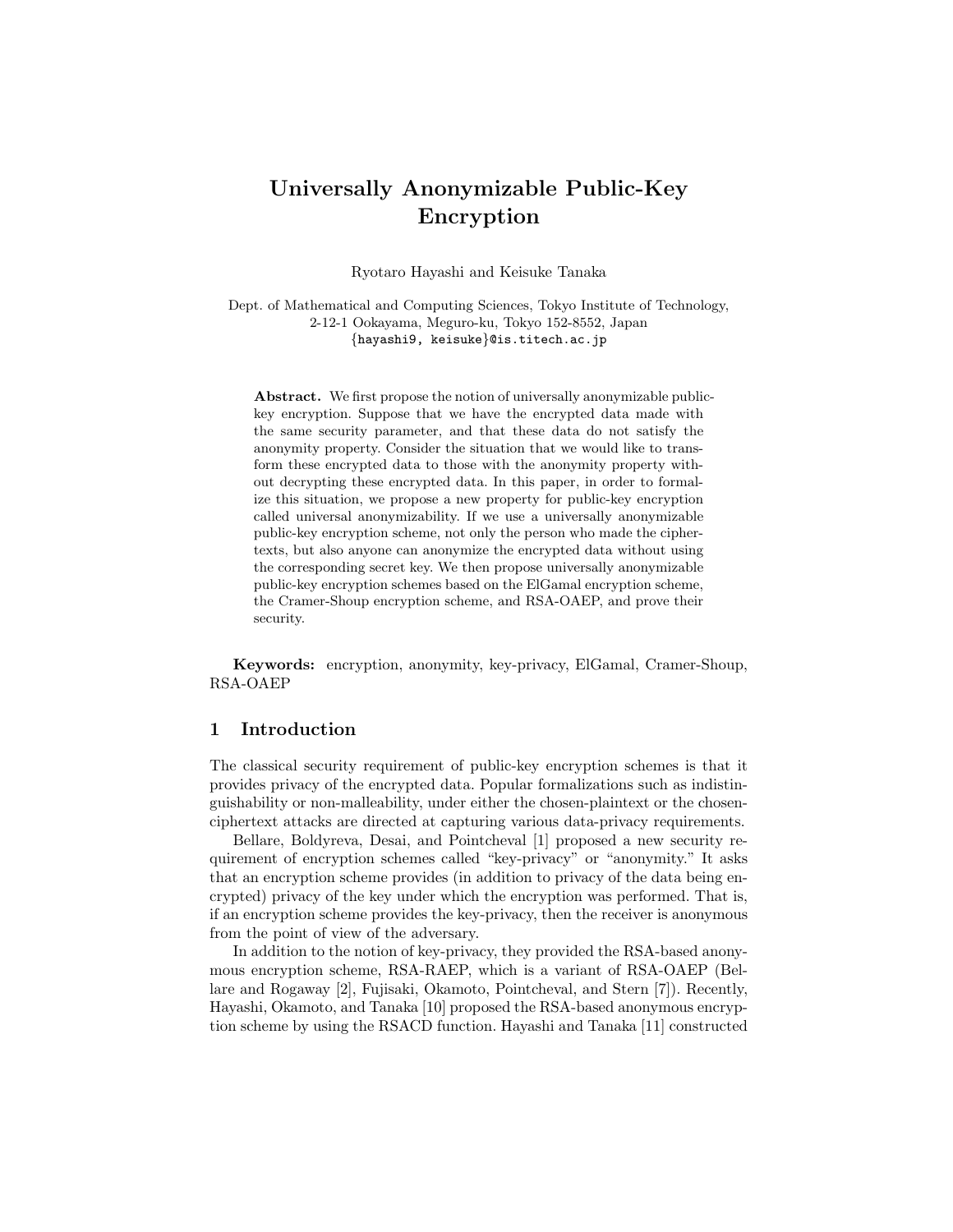|                                                     |       | RSA-OAEP Sampling Twice [11] RSA-RAEP [1] RSACD [10] Expanding |                                                            |         |           |
|-----------------------------------------------------|-------|----------------------------------------------------------------|------------------------------------------------------------|---------|-----------|
| anonymity                                           | No    | Yes                                                            | Yes                                                        | Yes     | Yes       |
| $#$ of mod. exp. to encrypt<br>(average / worst)    | 1/1   | 2/2                                                            | $1.5 / k_1$                                                | 1.5 / 2 | 1/1       |
| $\#$ of random bits to encrypt<br>(average / worst) | $k_0$ | $2k_0 + k + 3$<br>$2k_0 + k + 3$                               | $1.5k_0/k_1k_0$ $1.5k_0/1.5k_0$ $\binom{k_0+160}{k_0+160}$ |         |           |
| size of ciphertexts                                 |       |                                                                |                                                            |         | $k + 160$ |

Fig. 1. The costs of the encryption schemes.

the RSA-based anonymous encryption scheme by using the sampling twice technique. In [11], they also mentioned the scheme with the expanding technique for comparison, however, there is no security proof.

With respect to the discrete-log based schemes, Bellare, Boldyreva, Desai, and Pointcheval [1] proved that the ElGamal and the Cramer-Shoup encryption schemes provide the anonymity property when all of the users use a common group.

In this paper, we consider the following situation. In order to send e-mails, all members of the company use the encryption scheme which does not provide the anonymity property. They consider that e-mails sent to the inside of the company do not have to be anonymized and it is sufficient to be encrypted the data. However, when e-mails are sent to the outside of the company, they want to anonymize them for preventing the eavesdropper on the public network.

A trivial answer for this problem is that all members use the encryption scheme with the anonymity property. However, generally speaking, we require some computational costs to create ciphertexts with the anonymity property. In fact, the RSA-based anonymous encryption schemes proposed in [1, 10, 11], which are based on RSA-OAEP, are not efficient with respect to the encryption cost or the size of ciphertexts, compared with RSA-OAEP (See Figure 1. Here,  $k, k_0, k_1$  are security parameters and we assume that N is uniformly distributed in  $(2^{k-1}, 2^k)$ .). Since the members do not require to anonymize the e-mails, it would be better to use the standard encryption scheme within the company.

We propose another way to solve this. Consider the situation that not only the person who made the ciphertexts, but also anyone can transform the encrypted data to those with the anonymity property without decrypting these encrypted data. If we have this situation, we can make an e-mail gateway which can transform encrypted e-mails to those with the anonymity property without using the corresponding secret key when they are sent to the outside of the company.

Furthermore, we can use this e-mail gateway in order to guarantee the anonymity property for e-mails sent to the outside of the company. The president of the company may consider that all e-mails sent to the outside of the company should be anonymized. In this case, even if someone tries to send e-mails to the outside of the company without anonymization, the e-mails passing through the e-mail gateway are always anonymized.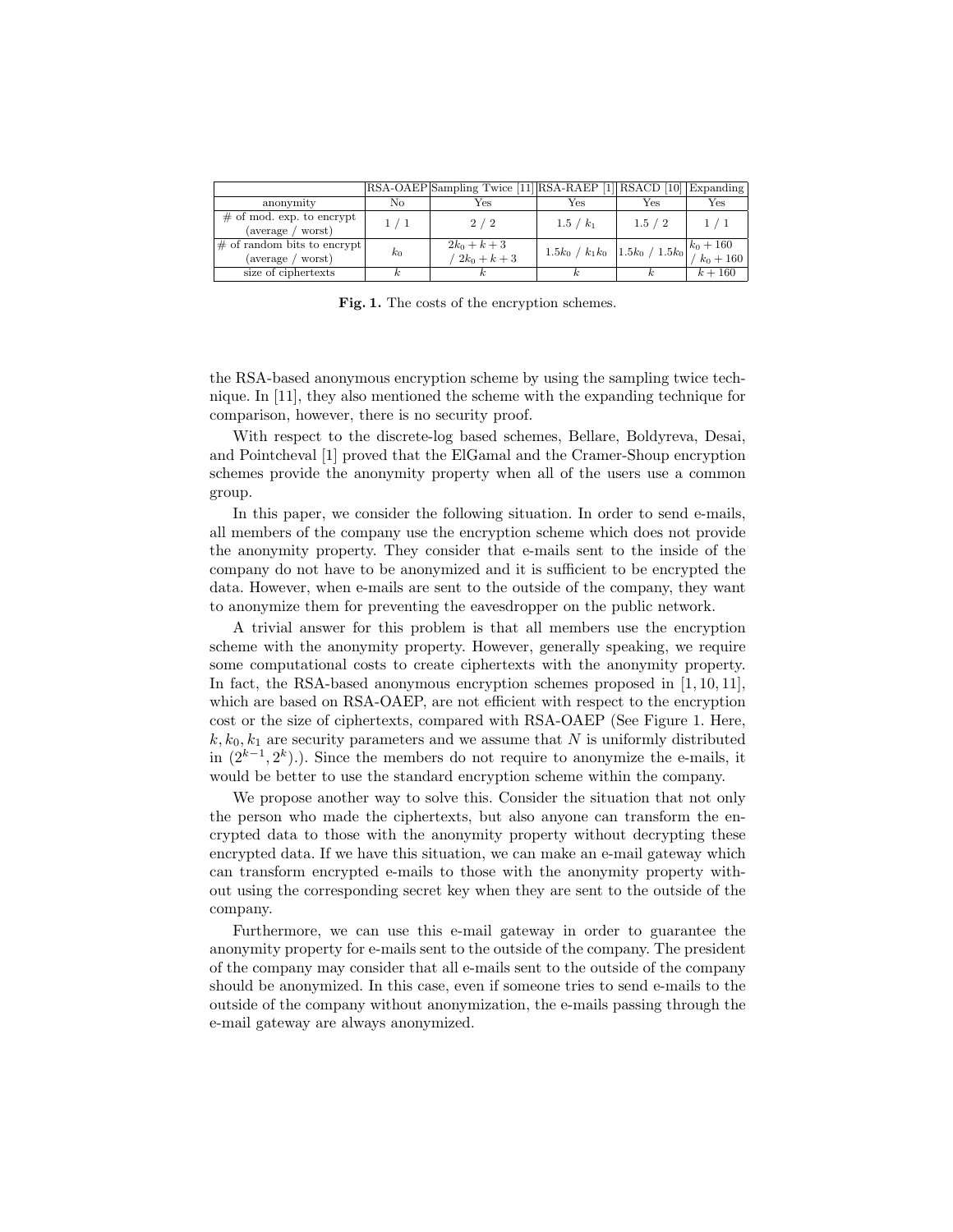In this paper, in order to formalize this idea, we propose a special type of public-key encryption scheme called a universally anonymizable public-key encryption scheme. A universally anonymizable public-key encryption scheme consists of a standard public-key encryption scheme  $\mathcal{PE}$  and two additional algorithms, that is, an anonymizing algorithm  $\mathcal{U}\mathcal{A}$  and a decryption algorithm  $\mathcal{D}\mathcal{A}$ for anonymized ciphertexts. We can use  $\mathcal{P}\mathcal{E}$  as a standard encryption scheme which is not necessary to have the anonymity property. Furthermore, in this scheme, by using the anonymizing algorithm  $\mathcal{U}\mathcal{A}$ , anyone who has a standard ciphertext can anonymize it with its public key whenever she wants to do that. The receiver can decrypt the anonymized ciphertext by using the decryption algorithm DA for anonymized ciphertexts. Then, the adversary cannot know under which key the anonymized ciphertext was created.

To formalize the security properties for universally anonymizable public-key encryption, we define three requirements, the key-privacy, the data-privacy on standard ciphertexts, and that on anonymized ciphertexts.

We then propose the universally anonymizable public-key encryption schemes based on the ElGamal encryption scheme, the Cramer-Shoup encryption scheme, and RSA-OAEP, and prove their security.

We show the key-privacy property of our schemes by applying an argument in [1] with modification. The argument in [1] for the discrete-log based scheme depends heavily on the situation where all of the users employ a common group. However, in our discrete-log based schemes, we do not use the common group for obtaining the key-privacy property. Therefore, we cannot straightforwardly apply their argument to our schemes. To prove the key-privacy property of our schemes, we employ the idea described in [5] by Cramer and Shoup, where we encode the elements of  $QR_p$  (a group of quadratic residues modulo p) where  $p = 2q+1$  and p, q are prime to those of  $\mathbb{Z}_q$ . This encoding plays an important role in our schemes. We also employ the expanding technique. With this technique, if we get the ciphertext, we expand it to the common domain. This technique was proposed by Desmedt [6]. In [8], Galbraith and Mao used this technique for the undeniable signature scheme. In [13], Rivest, Shamir, and Tauman also used this technique for the ring signature scheme.

The organization of this paper is as follows. In Section 2, we review the definitions of the Decisional Diffie-Hellman problem, the families of hash functions, and the RSA family of trap-door permutations. In Section 3, we formulate the notion of universally anonymizable public-key encryption and its security properties. We propose the universally anonymizable public-key encryption scheme based on the ElGamal encryption scheme in Section 4, that based on the Cramer-Shoup encryption scheme in Section 5, and that based on RSA-OAEP in Section 6.

# 2 Preliminaries

#### 2.1 The Decisional Diffie-Hellman Problem

In this section, we review the decisional Diffie-Hellman Problem.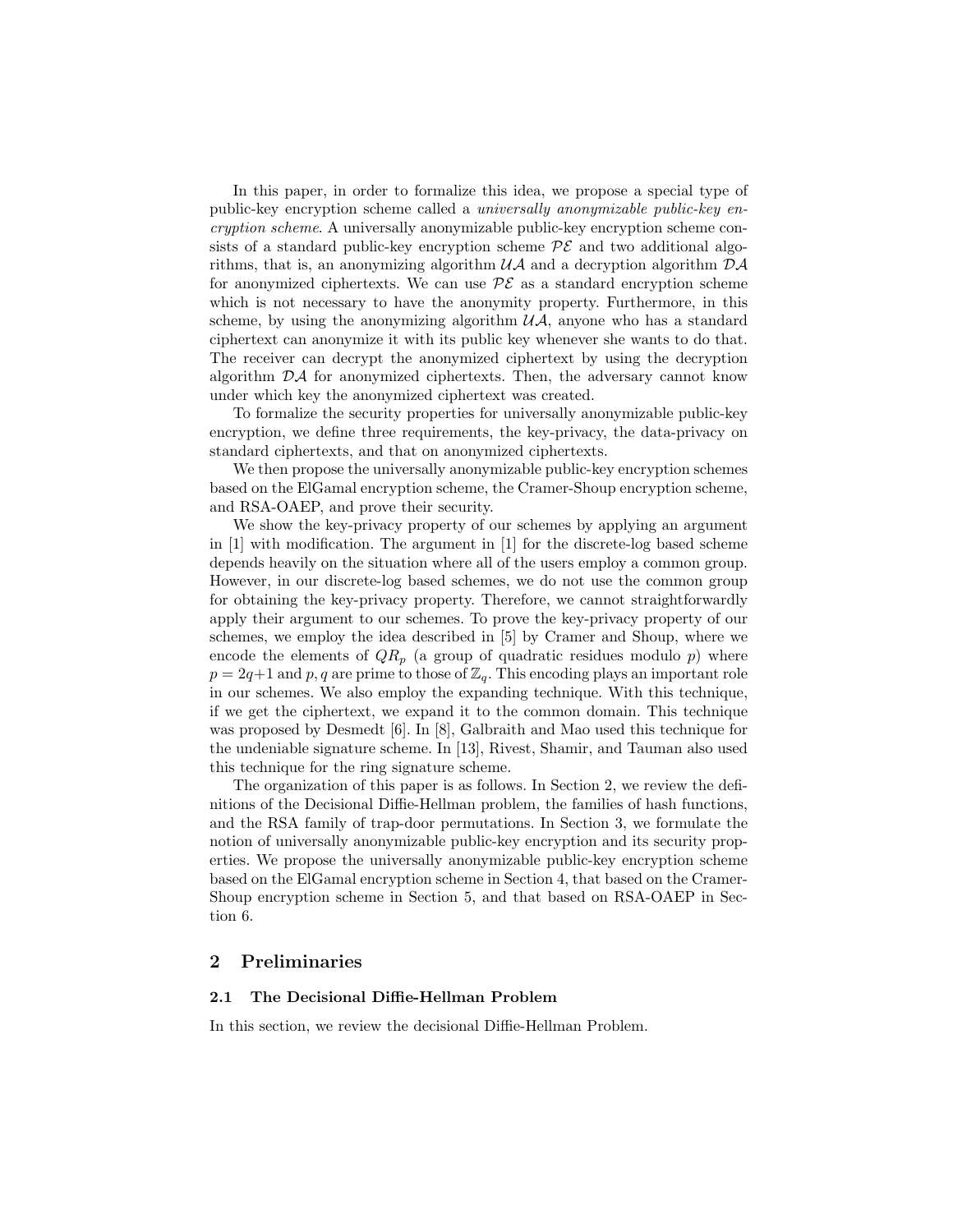**Definition 1 (DDH).** Let  $\mathcal G$  be a group generator which takes as input a security parameter k and returns  $(q, g)$  where q is a k-bit integer and g is a generator of a cyclic group  $G_q$  of order q. Let D be an adversary. We consider the following experiments:

> Experiment  $\mathrm{Exp}^{\mathrm{ddh}\text{-}real}_{\mathcal{G},D}(k)$  [Experiment  $\mathrm{Exp}^{\mathrm{ddh}\text{-}rand}_{\mathcal{G},D}(k)$ (q, g) ← G(k); x, y <sup>R</sup>← Z<sup>q</sup> (q, g) ← G(k); x, y <sup>R</sup>← Z<sup>q</sup>  $X \leftarrow g^x;\; Y \leftarrow g^y;\; T \leftarrow g^{xy} \Big|\quad X \leftarrow g^x;\; Y \leftarrow g^y;\; T \stackrel{R}{\leftarrow} G_q$  $d \leftarrow D(q, g, X, Y, T)$   $d \leftarrow D(q, g, X, Y, T)$ return  $d$   $\qquad$  return  $d$

The advantage of D in solving the Decisional Diffie-Hellman (DDH) problem for  $\mathcal G$  is defined by

$$
\mathbf{Adv}_{\mathcal{G},D}^{\mathrm{ddh}}(k) = \left| \Pr[\mathbf{Exp}_{\mathcal{G},D}^{\mathrm{ddh}\text{-}real}(k) = 1] - \Pr[\mathbf{Exp}_{\mathcal{G},D}^{\mathrm{ddh}\text{-}rand}(k) = 1] \right|.
$$

We say that the DDH problem for G is hard if the function  $\mathbf{Adv}_{\mathcal{G},D}^{\text{ddh}}(k)$  is negliqible for any algorithm  $D$  whose time-complexity is polynomial in  $k$ .

The "time-complexity" is the worst case execution time of the experiment plus the size of the code of the adversary, in some fixed RAM model of computation.

#### 2.2 Families of Hash Functions

In this section, we describe the definitions of families of hash functions and universal one-wayness.

**Definition 2** (Families of Hash Functions). A family of hash functions  $\mathcal{H} =$  $(\mathcal{GH}, \mathcal{EH})$  is defined by two algorithms. A probabilistic generator algorithm  $\mathcal{GH}$ takes the security parameter  $k$  as input and returns a key  $K$ . A deterministic evaluation algorithm  $\mathcal{E}\mathcal{H}$  takes the key K and a string  $M \in \{0,1\}^*$  and returns a string  $\mathcal{EH}_K(M) \in \{0,1\}^{k-1}$ .

**Definition 3 (Universal One-Wayness).** Let  $\mathcal{H} = (\mathcal{GH}, \mathcal{EH})$  be a family of hash functions and let  $C = (C_1, C_2)$  be an adversary. We consider the following experiment:

Experiment  $\mathrm{Exp}_{\mathcal{H},C}^{\mathrm{uow}}(k)$  $(x_0, \textsf{si}) \leftarrow C_1(k); K \leftarrow \mathcal{GH}(k); x_1 \leftarrow C_2(K, x_0, \textsf{si})$ if  $((x_0 \neq x_1) \wedge (\mathcal{EH}_K(x_0) = \mathcal{EH}_K(x_1)))$  then return 1 else return 0

Note that  $\mathbf{s}$  is the state information. We define the advantage of C via

$$
\mathbf{Adv}_{\mathcal{H},C}^{\text{uow}}(k) = \Pr[\mathbf{Exp}_{\mathcal{H},C}^{\text{uow}}(k) = 1].
$$

We say that the family of hash functions H is universal one-way if  $\mathbf{Adv}_{H,C}^{\text{now}}(k)$ is negligible for any algorithm  $C$  whose time-complexity is polynomial in  $k$ .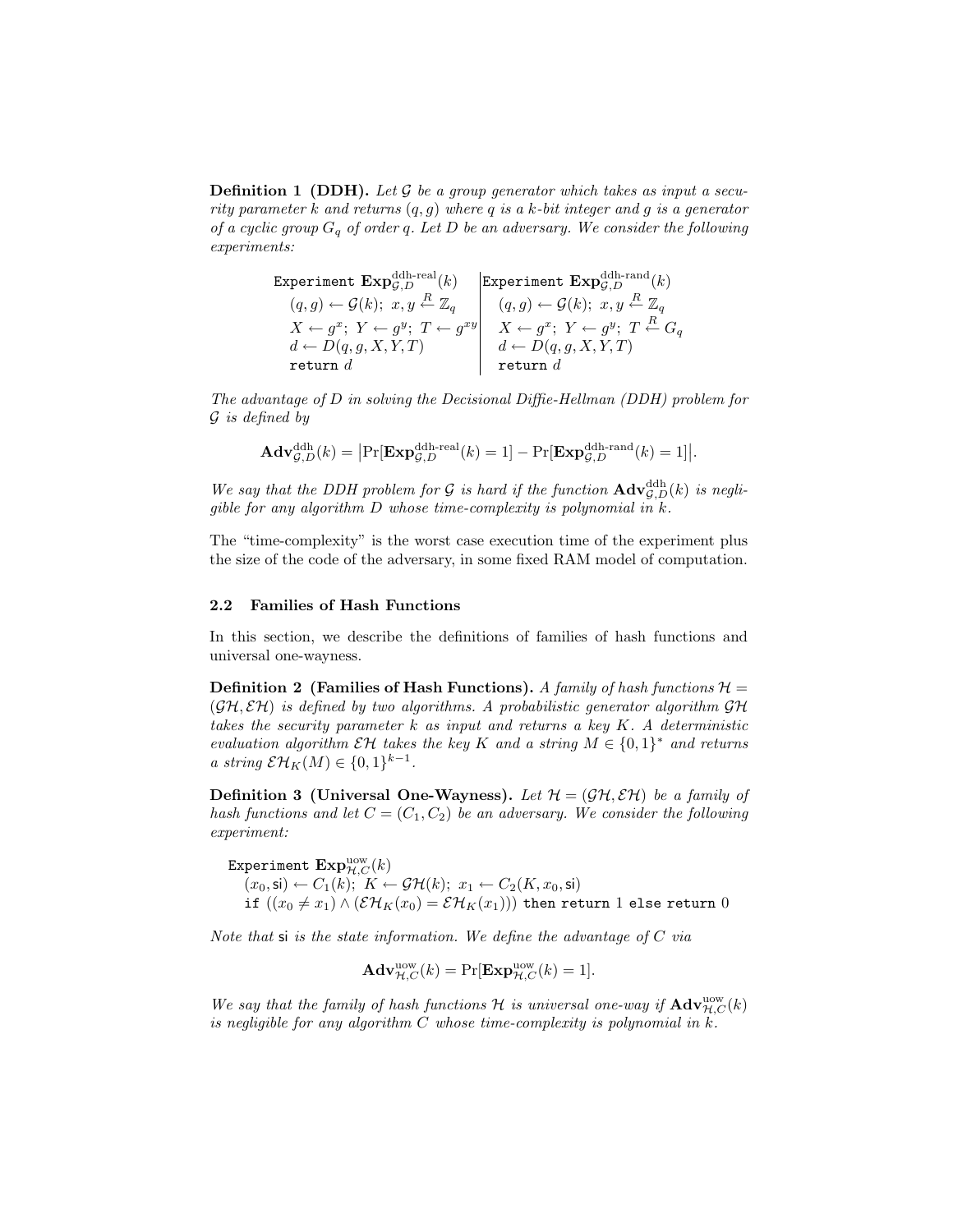#### 2.3 The RSA Family of Trap-Door Permutations

In this section, we describe the definitions of the RSA family of trap-door permutations denoted by  $\textsf{RSA}$  and  $\theta$ -partial one-wayness of  $\textsf{RSA}$ .

Definition 4 (The RSA Family of Trap-Door Permutations). The RSA family of trap-door permutations  $\mathsf{RSA} = (K, E, I)$  is described as follows. The key generation algorithm K takes as input a security parameter k and picks random, distinct primes p, q in the range  $2^{\lceil k/2 \rceil - 1} < p, q < 2^{\lceil k/2 \rceil}$  and  $2^{k-1} < pq < 2^k$ . It sets  $N = pq$  and picks  $e, d \in \mathbb{Z}_{\phi(N)}^*$  such that  $ed = 1 \pmod{\phi(N)}$ . The public key is  $(N, e, k)$  and the secret key is  $(N, d, k)$ . The evaluation algorithm is  $E_{N,e,k}(x) = x^e \bmod N$  and the inversion algorithm is  $I_{N,d,k}(y) = y^d \bmod N$ .

Definition 5 (θ-Partial One-Wayness of RSA). Let  $k \in \mathbb{N}$  be a security parameter. Let  $0 < \theta \leq 1$  be a constant. Let A be an adversary. We consider the following experiment:

Experiment  $\mathrm{Exp}^{\theta\text{-pow-fnc}}_{\mathsf{RSA},A}(k)$  $((N, e, k), (N, d, k)) \leftarrow K(k); x \stackrel{R}{\leftarrow} \mathbb{Z}_N^*; y \leftarrow x^e \bmod N$  $x_1 \leftarrow A(pk, y)$  where  $|x_1| = \lceil \theta \cdot |x| \rceil$  $x_1 \leftarrow A(p\kappa, y)$  where  $|x_1| = |\theta \cdot |x||$ <br>if  $\left( (x_1||x_2)^e \bmod N = y \right.$  for some  $x_2)$  return  $1$  else return  $0$ 

Here, " $||$ " denotes concatenation. We define the advantage of the adversary via

$$
\mathbf{Adv}_{\mathsf{RSA},A}^{\theta\text{-pow-fnc}}(k) = \Pr[\mathbf{Exp}_{\mathsf{RSA},A}^{\theta\text{-pow-fnc}}(k) = 1]
$$

where the probability is taken over K,  $x \stackrel{R}{\leftarrow} \mathbb{Z}_N^*$ , and A. We say that RSA is  $\theta$ -partial one-way if the function  $\mathbf{Adv}_{\mathsf{RSA},A}^{\theta\text{-pow-fnc}}(k)$  is negligible for any adversary A whose time complexity is polynomial in  $k$ .

Note that when  $\theta = 1$  the notion of  $\theta$ -partial one-wayness coincides with the standard notion of one-wayness. Fujisaki, Okamoto, Pointcheval, and Stern [7] showed that the  $\theta$ -partial one-wayness of RSA is equivalent to the (1-partial) one-wayness of RSA for  $\theta > 0.5$ .

# 3 Universally Anonymizable Public-Key Encryption

In this section, we propose the definition of universally anonymizable public-key encryption schemes and its security properties.

## 3.1 The Definition of Universally Anonymizable Public-Key Encryption Schemes

We formalize the notion of universally anonymizable public-key encryption schemes as follows.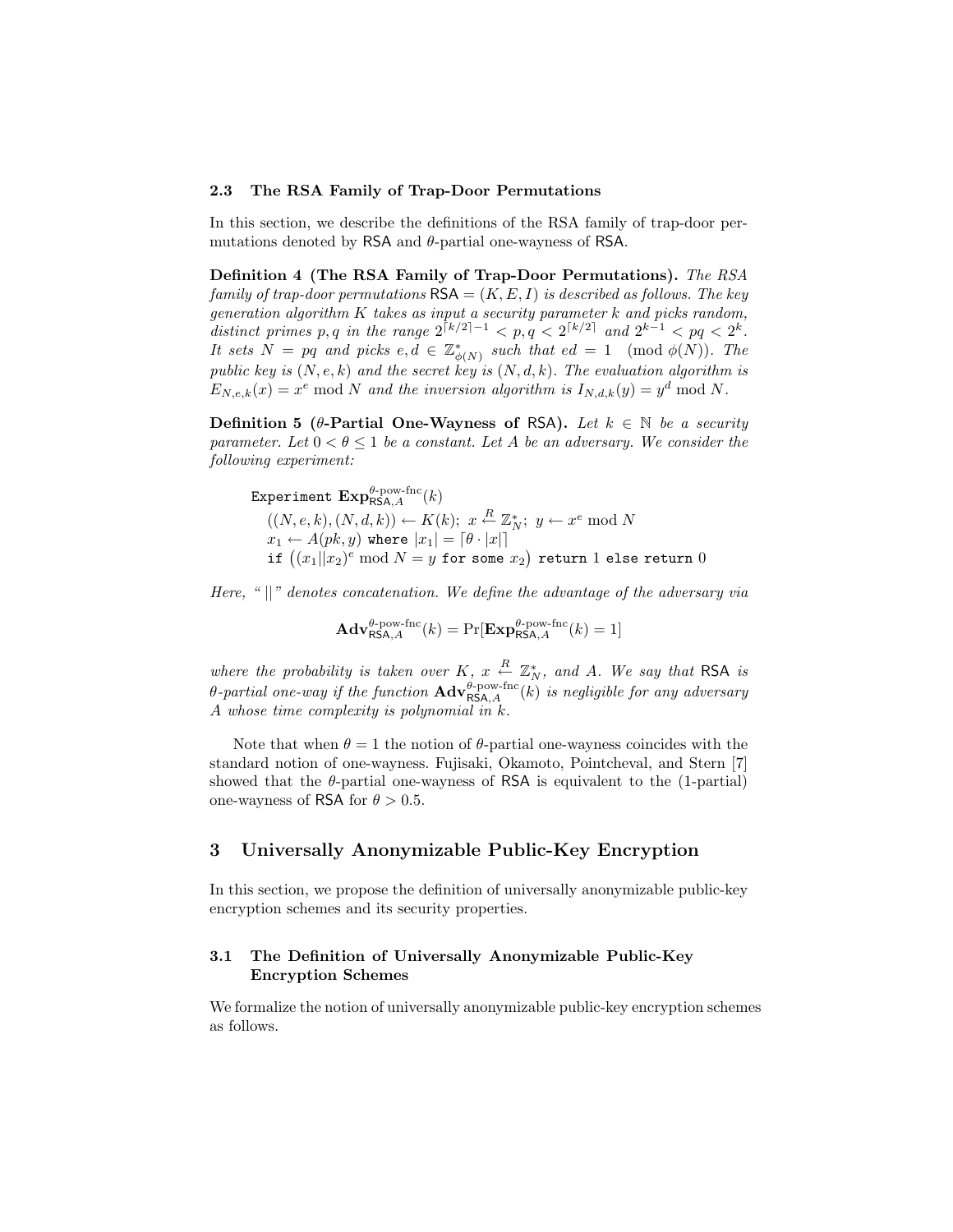**Definition 6.** A universally anonymizable public-key encryption scheme  $UAPE =$  $((\mathcal{K}, \mathcal{E}, \mathcal{D}), \mathcal{U}\mathcal{A}, \mathcal{D}\mathcal{A})$  consists of a public-key encryption scheme  $\mathcal{P}\mathcal{E} = (\mathcal{K}, \mathcal{E}, \mathcal{D})$ and two other algorithms.

- The key generation algorithm  $K$  is a randomized algorithm that takes as input a security parameter k and returns a pair  $(pk, sk)$  of keys, a public key and a matching secret key.
- The encryption algorithm  $\mathcal E$  is a randomized algorithm that takes the public key pk and a plaintext m and returns a standard ciphertext c.
- $-$  The decryption algorithm  $\mathcal D$  for standard ciphertexts is a deterministic algorithm that takes the secret key sk and a standard ciphertext c and returns the corresponding plaintext m or a special symbol  $\perp$  to indicate that the standard ciphertext is invalid.
- $-$  The anonymizing algorithm  $\mathcal{U}\mathcal{A}$  is a randomized algorithm that takes the public key pk and a standard ciphertext c and returns an anonymized ciphertext  $c'.$
- $-$  The decryption algorithm  $\mathcal{D}\mathcal{A}$  for anonymized ciphertexts is a deterministic algorithm that takes the secret key sk and an anonymized ciphertext  $c'$  and returns the corresponding plaintext m or a special symbol  $\perp$  to indicate that the anonymized ciphertext is invalid.

We require the standard correctness condition. That is, for any  $(pk, sk)$  outputted by K and  $m \in \mathcal{M}(pk)$  where  $\mathcal{M}(pk)$  denotes the message space of pk, we have  $m = \mathcal{D}_{sk}(\mathcal{E}_{nk}(m))$  and  $m = \mathcal{D}\mathcal{A}_{sk}(\mathcal{U}\mathcal{A}_{nk}(\mathcal{E}_{nk}(m))).$ 

In the universally anonymizable public-key encryption scheme, we can use  $\mathcal{PE} = (\mathcal{K}, \mathcal{E}, \mathcal{D})$  as a standard encryption scheme. Furthermore, in this scheme, by using the anonymizing algorithm  $\mathcal{UA}$ , anyone who has a standard ciphertext can anonymize it whenever she wants to do that. The receiver can decrypt the anonymized ciphertext by using the decryption algorithm  $\mathcal{D}A$  for anonymized ciphertexts.

## 3.2 Security Properties of Universally Anonymizable Public-Key Encryption Schemes

We now define security properties with respect to universally anonymizable public-key encryption schemes.

Data-Privacy We define the security property called *data-privacy* of universally anonymizable public-key encryption schemes. The definition is based on the indistinguishability for standard public-key encryption schemes.

We can consider two types of data-privacy, that is, the data-privacy on standard ciphertexts and that on anonymized ciphertexts. We first describe the definition of the data-privacy on standard ciphertexts.

**Definition 7 (Data-Privacy on Standard Ciphertexts).** Let  $b \in \{0, 1\}$  and  $k \in \mathbb{N}$ . Let  $A_{\rm cpa} = (A_{\rm cpa}^1, A_{\rm cpa}^2), A_{\rm cca} = (A_{\rm cca}^1, A_{\rm cca}^2)$  be adversaries that run in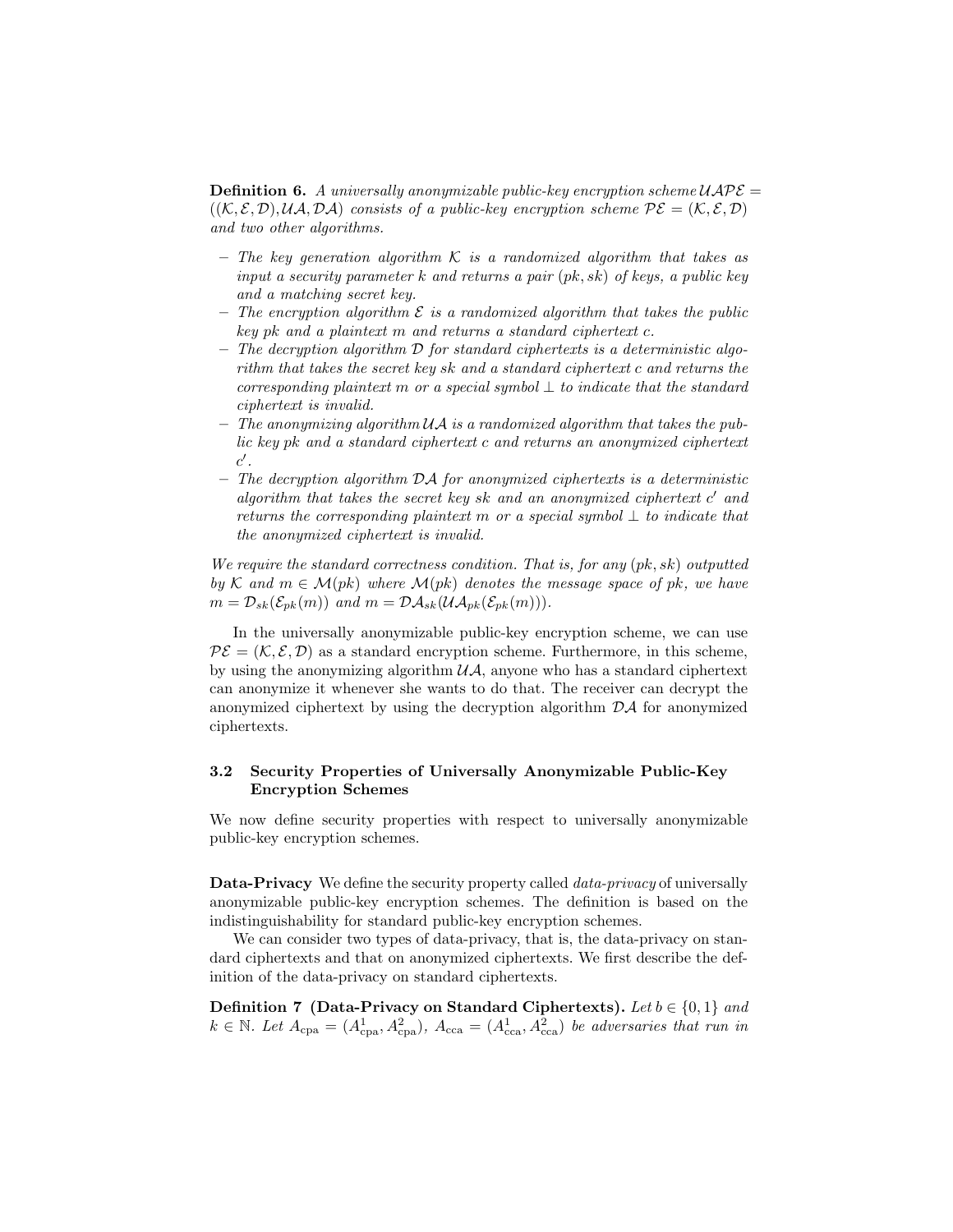two stages and where  $A_{\text{cca}}$  has access to the oracles  $\mathcal{D}_{sk_0}(\cdot), \mathcal{D}_{sk_1}(\cdot), \mathcal{D}A_{sk_0}(\cdot),$ and  $\mathcal{DA}_{sk_1}(\cdot)$ . Note that si is the state information. It contains  $pk, m_0, m_1$ , and so on. For atk  $\in \{cpa, cca\}$ , we consider the following experiment:

Experiment  $\mathrm{Exp}_{\mathcal{UAPE},A_{\mathrm{atk}}}(k)$  $(pk, sk) \leftarrow \mathcal{K}(k); (m_0, m_1, \mathsf{si}) \leftarrow A_{\text{atk}}^1(pk); c \leftarrow \mathcal{E}_{pk}(m_b); d \leftarrow A_{\text{atk}}^2(c, \mathsf{si})$ return  $d$ 

Note that  $m_0, m_1 \in \mathcal{M}(pk)$ . Above it is mandated that  $A_{\text{cca}}^2$  never queries the challenge c to either  $\mathcal{D}_{sk_0}(\cdot)$  or  $\mathcal{D}_{sk_1}(\cdot)$ . It is also mandated that  $A_{\text{cca}}^2$  never queries either the anonymized ciphertext  $\tilde{c} \in \{\mathcal{UA}_{pk_0}(c)\}\;$  to  $\mathcal{DA}_{sk_0}(\cdot)$  or  $\tilde{c} \in$  $\{\mathcal{UA}_{pk_1}(c)\}\;$  to  $\mathcal{DA}_{sk_1}(\cdot)$ . For atk  $\in \{\text{cpa}, \text{cca}\}\,$ , we define the advantage via

$$
\mathbf{Adv}_{\mathcal{UAPE},\mathcal{A}_{\mathrm{atk}} }^{\mathrm{dataS-atk}}(k)=\Big|\mathrm{Pr}[\mathbf{Exp}_{\mathcal{UAPE},\mathcal{A}_{\mathrm{atk}}}^{\mathrm{dataS-atk-1}}(k)=1]-\mathrm{Pr}[\mathbf{Exp}_{\mathcal{UAPE},\mathcal{A}_{\mathrm{atk}}}^{\mathrm{dataS-atk-0}}(k)=1]\Big|.
$$

We say that the universally anonymizable public-key encryption scheme  $UAP\mathcal{E}$ provides the data-privacy on standard ciphertexts against the chosen plaintext attack (respectively the adaptive chosen ciphertext attack) if  $\mathbf{Adv}_{\mathcal{UAPE},A_{\text{cpa}}^{dataS\text{-}cpa}}^{dataS\text{-}cpa}(k)$ 

(resp.  $\text{Adv}_{\mathcal{UAPE},A_{\text{cca}}}(k)$ ) is negligible for any adversary A whose time complexity is polynomial in k.

In the above experiment, if the challenge is  $c$ , then anyone can compute  $\mathcal{UA}_{pk_0}(c)$ . Therefore, in the CCA setting, we restrict the oracle access to  $\mathcal{DA}$  as described above.

We next describe the definition of the data-privacy on anonymized ciphertexts.

Definition 8 (Data-Privacy on Anonymized Ciphertexts). Let  $b \in \{0, 1\}$ and  $k \in \mathbb{N}$ . Let  $A_{\text{cpa}} = (A_{\text{cpa}}^1, A_{\text{cpa}}^2), A_{\text{cca}} = (A_{\text{cca}}^1, A_{\text{cca}}^2)$  be adversaries that run in two stages and where  $A_{\rm cca}$  has access to the oracles  $\mathcal{D}_{sk_0}(\cdot), \mathcal{D}_{sk_1}(\cdot), \mathcal{D}\mathcal{A}_{sk_0}(\cdot),$ and  $\mathcal{D}A_{sk_1}(\cdot)$ . For atk  $\in \{\text{cpa, cca}\}\$ , we consider the following experiment:

> Experiment  $\mathrm{Exp}_{\mathcal{UAPE},A_{\mathrm{atk}}}(k)$  $(pk, sk) \leftarrow \mathcal{K}(k); (m_0, m_1, \mathsf{si}) \leftarrow A^1_{\text{atk}}(pk)$  $c \leftarrow \mathcal{E}_{pk}(m_b); \ \ c' \leftarrow \mathcal{UA}_{pk}(c); \ \ d \leftarrow \widetilde{A}_{\rm atk}^2(c',\mathsf{si})$  ${\tt return}$  d

Note that  $m_0, m_1 \in \mathcal{M}(pk)$ . Above it is mandated that  $A_{\text{cca}}^2$  never queries the challenge c' to either  $\mathcal{D}A_{sk_0}(\cdot)$  or  $\mathcal{D}A_{sk_1}(\cdot)$ . For atk  $\in \{\text{cpa}, \text{cca}\},$  we define the advantage via

$$
\mathbf{Adv}_{\mathcal{UAPE},A_{\text{atk}}}^{\text{dataA-atk}}(k) = \Big|\Pr[\mathbf{Exp}_{\mathcal{UAPE},A_{\text{atk}}}^{\text{dataA-atk-1}}(k) = 1] - \Pr[\mathbf{Exp}_{\mathcal{UAPE},A_{\text{atk}}}^{\text{dataA-atk-0}}(k) = 1]\Big|.
$$

We say that the universally anonymizable public-key encryption scheme  $UATE$ provides the data-privacy on anonymized ciphertexts against the chosen plaintext attack (resp. the adaptive chosen ciphertext attack) if  $\mathbf{Adv}_{\mathcal{UAPE}, A_{\text{cpa}}}^{dataA-\text{cpa}}(k)$  (resp.  $\mathbf{Adv}_{\mathcal{UAPE}, \text{Acca}}^{\text{dataAcca}}(k)$  is negligible for any adversary A whose time complexity is polynomial in k.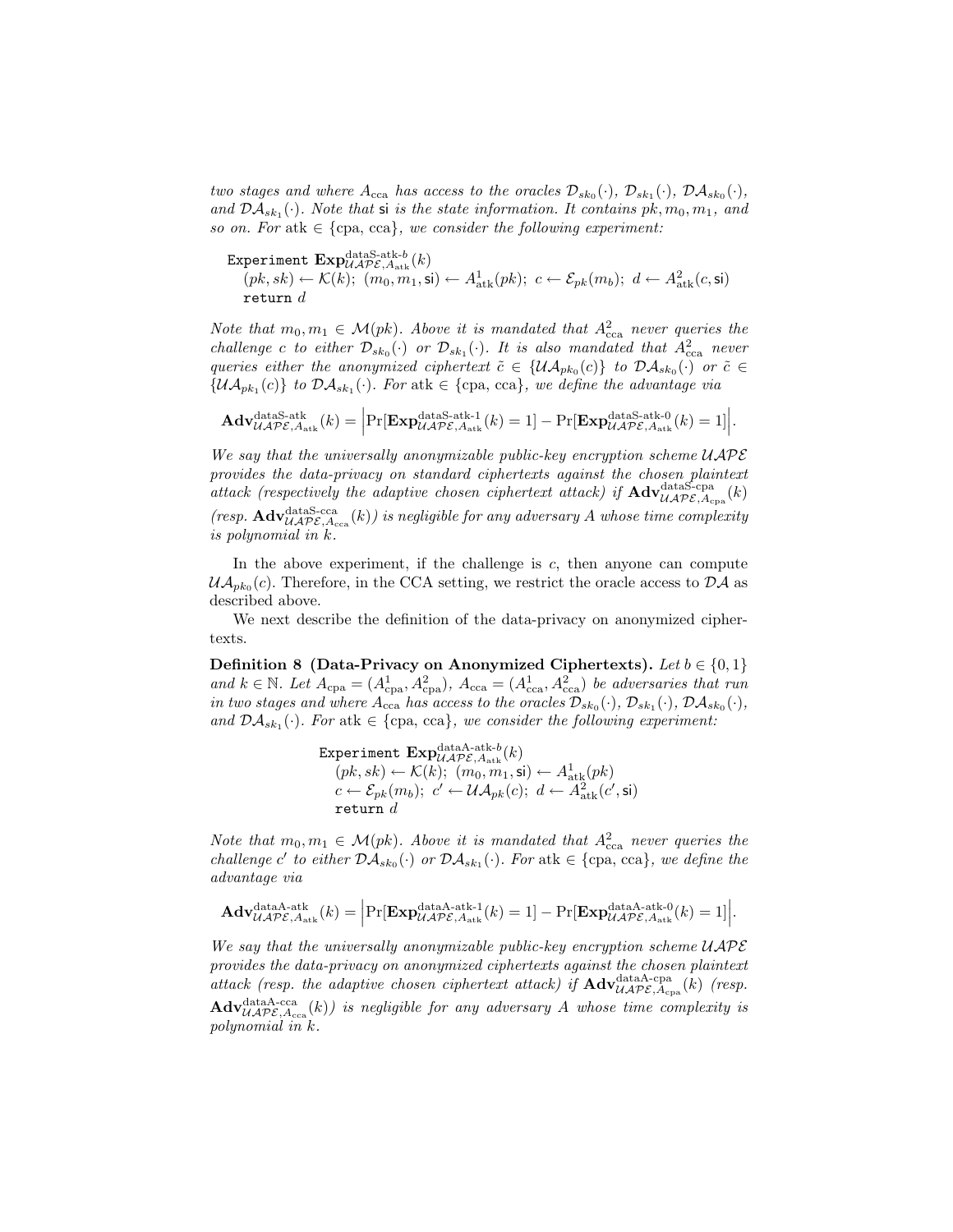Remark 1. In the CPA setting, if there exists an algorithm which breaks the data-privacy on anonymized ciphertexts, then we can break that on standard ciphertexts by applying the anonymizing algorithm to the standard ciphertexts and passing the resulting anonymized ciphertexts to the adversary which breaks the data-privacy on anonymized ciphertexts. Therefore, in the CPA setting, it is sufficient that the universally anonymizable public-key encryption scheme provides the data-privacy of standard ciphertexts.

On the other hand, in the CCA setting, the data privacy on standard ciphertexts does not always imply that on anonymized ciphertexts, since the oracle access of the adversary attacking the data privacy on standard ciphertexts is restricted more strictly than that on anonymized ciphertexts.

Key-Privacy We define the security property called key-privacy of universally anonymizable public-key encryption schemes. If the scheme provides the keyprivacy, the adversary cannot know under which key the anonymized ciphertext was created.

**Definition 9 (Key-Privacy).** Let  $b \in \{0, 1\}$  and  $k \in \mathbb{N}$ . Let  $A_{\text{cpa}} = (A_{\text{cpa}}^1, A_{\text{cpa}}^2)$ ,  $A_{\text{cca}} = (A_{\text{cca}}^1, A_{\text{cca}}^2)$  be adversaries that run in two stages and where  $A_{\text{cca}}$  has access to the oracles  $\mathcal{D}_{sk_0}(\cdot)$ ,  $\mathcal{D}_{sk_1}(\cdot)$ ,  $\mathcal{D}\mathcal{A}_{sk_0}(\cdot)$ , and  $\mathcal{D}\mathcal{A}_{sk_1}(\cdot)$ . For atk  $\in$  {cpa, cca}, we consider the following experiment:

Experiment  $\mathrm{Exp}_{\mathcal{UAPE},A_{\text{atk}}}(k)$ 

 $(pk_0, sk_0) \leftarrow \mathcal{K}(k); (pk_1, sk_1) \leftarrow \mathcal{K}(k)$  $(m_0, m_1, \mathsf{s}) \leftarrow A_{\text{atk}}^1(pk_0, pk_1); \ c \leftarrow \mathcal{E}_{pk_b}(m_b); \ c' \leftarrow \mathcal{UA}_{pk_b}(c); \ d \leftarrow A_{\text{atk}}^2(c', \mathsf{s})$ return  $d$ 

Note that  $m_0 \in \mathcal{M}(pk_0)$  and  $m_1 \in \mathcal{M}(pk_1)$ . Above it is mandated that  $A_{\text{cca}}^2$ never queries the challenge c' to either  $\mathcal{D}A_{sk_0}(\cdot)$  or  $\mathcal{D}A_{sk_1}(\cdot)$ . For atk  $\in \{\text{cpa},$ cca}, we define the advantage via

$$
\mathbf{Adv}_{\mathcal{UAPE},A_{\mathrm{atk}} }^{\mathrm{key}\text{-atk}}(k)=\Big|\mathrm{Pr}[\mathbf{Exp}_{\mathcal{UAPE},A_{\mathrm{atk}} }^{\mathrm{key}\text{-atk}\text{-}1}[k]=1]-\mathrm{Pr}[\mathbf{Exp}_{\mathcal{UAPE},A_{\mathrm{atk}} }^{\mathrm{key}\text{-atk}\text{-}0}[k]=1]\Big|.
$$

We say that the universally anonymizable public-key encryption scheme  $UAP\mathcal{E}$ provides the key-privacy against the chosen plaintext attack (resp. the adaptive chosen ciphertext attack) if  $\mathbf{Adv}_{\mathcal{UAPE},A_{\text{cpa}}^{key}\n}^{key\text{-cpa}}(k)$  (resp.  $\mathbf{Adv}_{\mathcal{UAPE},A_{\text{cca}}^{key\text{-}cca}}^{key\text{-}cca}(k)$ ) is negligible for any adversary  $A$  whose time complexity is polynomial in  $k$ .

Bellare, Boldyreva, Desai, and Pointcheval [1] proposed a security requirement of encryption schemes called "key-privacy." Similar to the above definition, it asks that the encryption provides privacy of the key under which the encryption was performed. In addition to the property of the universal anonymizability, there are two differences between their definition and ours.

In [1], they defined the encryption scheme with some *common-key* which contains the common parameter for all users to obtain the key-privacy property. For example, in the discrete-log based schemes such that the ElGamal and the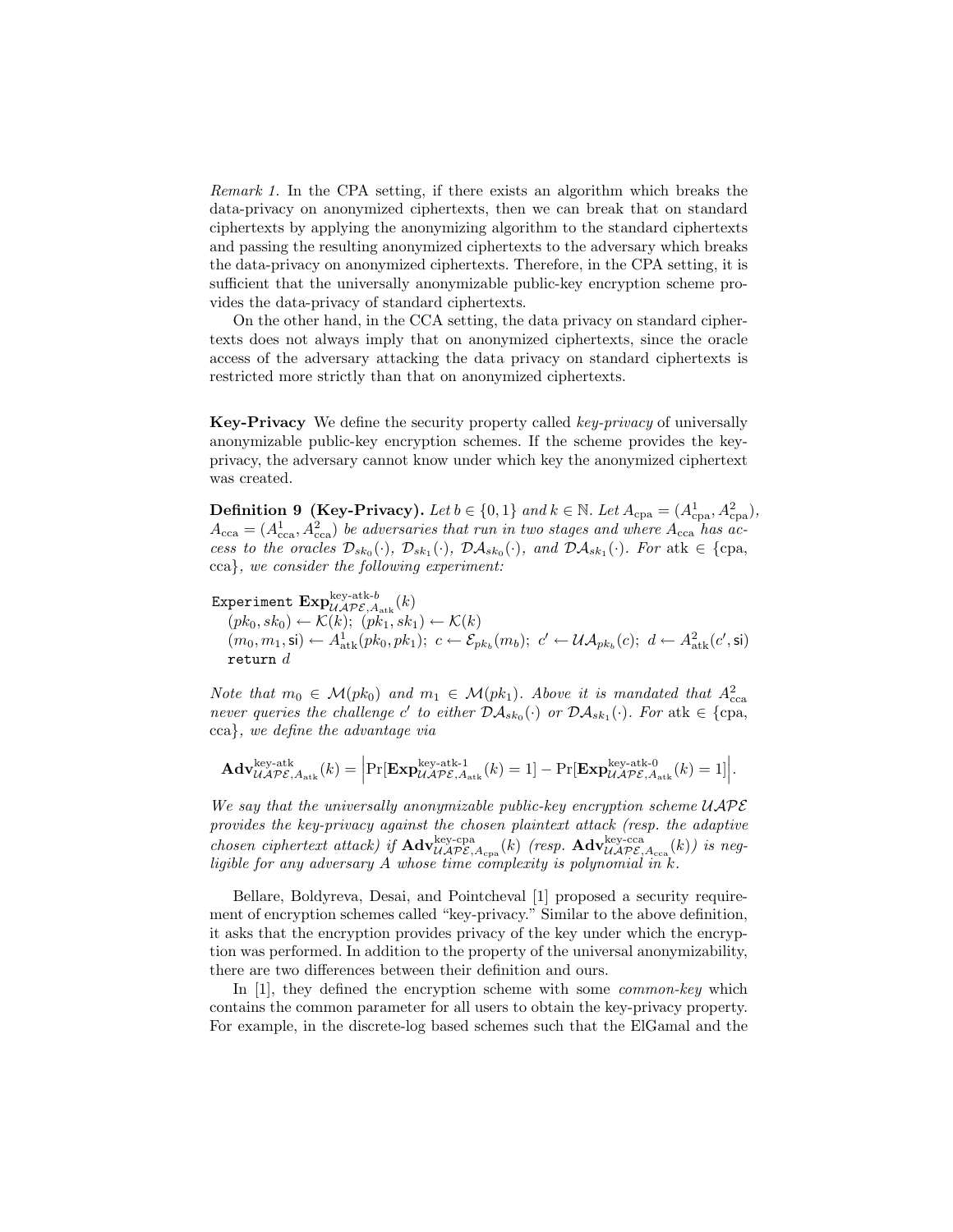Cramer-Shoup encryption schemes, the common key contains a common group G, and the encryption is performed over the common group for all uses.

On the other hand, in our definition, we do not prepare any common key for obtaining the key-privacy property. In the universally anonymizable publickey encryption scheme, we can use the standard encryption scheme which is not necessary to have the key-privacy property. In addition to it, anyone can anonymize the ciphertext by using its public key whenever she want to do that, and the adversary cannot know under which key the anonymized ciphertext was created.

The definition in [1], they considered the situation that the message space was common to each user. Therefore, in the experiment of their definition, the adversary chooses only one message  $m$  from the common message space and receives a ciphertext of m encrypted with one of two keys  $pk_0$  and  $pk_1$ .

In our definition, we do not use common parameter and the message spaces for users may be different even if the security parameter is fixed. In fact, in Sections 4 and 5, we propose the encryption schemes whose message spaces for users are different. Therefore, in the experiment of our definition, the adversary chooses two messages  $m_0$  and  $m_1$  where  $m_0$  and  $m_1$  are in the message spaces for  $pk_0$  and  $pk_1$ , respectively, and receives either a ciphertext of  $m_0$  encrypted with  $pk_0$  or a ciphertext of  $m_1$  encrypted with  $pk_1$ . The ability of the adversary with two messages  $m_0$  and  $m_1$  might be stronger than that with one message m.

We say that a universally anonymizable public-key encryption scheme  $\mathcal{UAPE}$ is CPA-secure (resp. CCA-secure) if the scheme  $\mathcal{UAPE}$  provides the data-privacy on standard ciphertexts, that on anonymized ciphertexts, and the key-privacy against the chosen plaintext attack (resp. the adaptive chosen ciphertext attack).

## 4 ElGamal and its Universal Anonymizability

In this section, we propose a universally anonymizable ElGamal encryption scheme.

### 4.1 The ElGamal Encryption Scheme

**Definition 10 (ElGamal).** The ElGamal encryption scheme  $P\mathcal{E}^{\textsf{EG}} = (\mathcal{K}^{\textsf{EG}}, \mathcal{E}^{\textsf{EG}},$  $\mathcal{D}^{\text{EG}}$ ) is as follows. Note that Q is a QR-group generator with a safe prime which takes as input a security parameter k and returns  $(q, g)$  where q is k-bit prime,  $p = 2q + 1$  is prime, and g is a generator of a cyclic group  $QR_p$  (a group of quadratic residues modulo p) of order q.

Algorithm 
$$
K^{EG}(k)
$$
  
\n $(q,g) \leftarrow Q(k)$   
\n $x \stackrel{R}{\leftarrow} \mathbb{Z}_q$ ;  $y \leftarrow g^x$   
\nreturn  $pk = (q,g,y)$  and  $sk = x$   
\n $\begin{array}{c|c|c|c}\n & & \text{Algorithm } \mathcal{E}^{EG}_{pk}(m) & \text{Algorithm } \mathcal{D}^{EG}_{sk}(c_1, c_2) \\
 & r \stackrel{R}{\leftarrow} \mathbb{Z}_q & m \leftarrow c_2 \cdot c_1^{-x} \\
 & & \text{return } m & \text{return } m \\
 & & & \text{return } (c_1, c_2)\n\end{array}$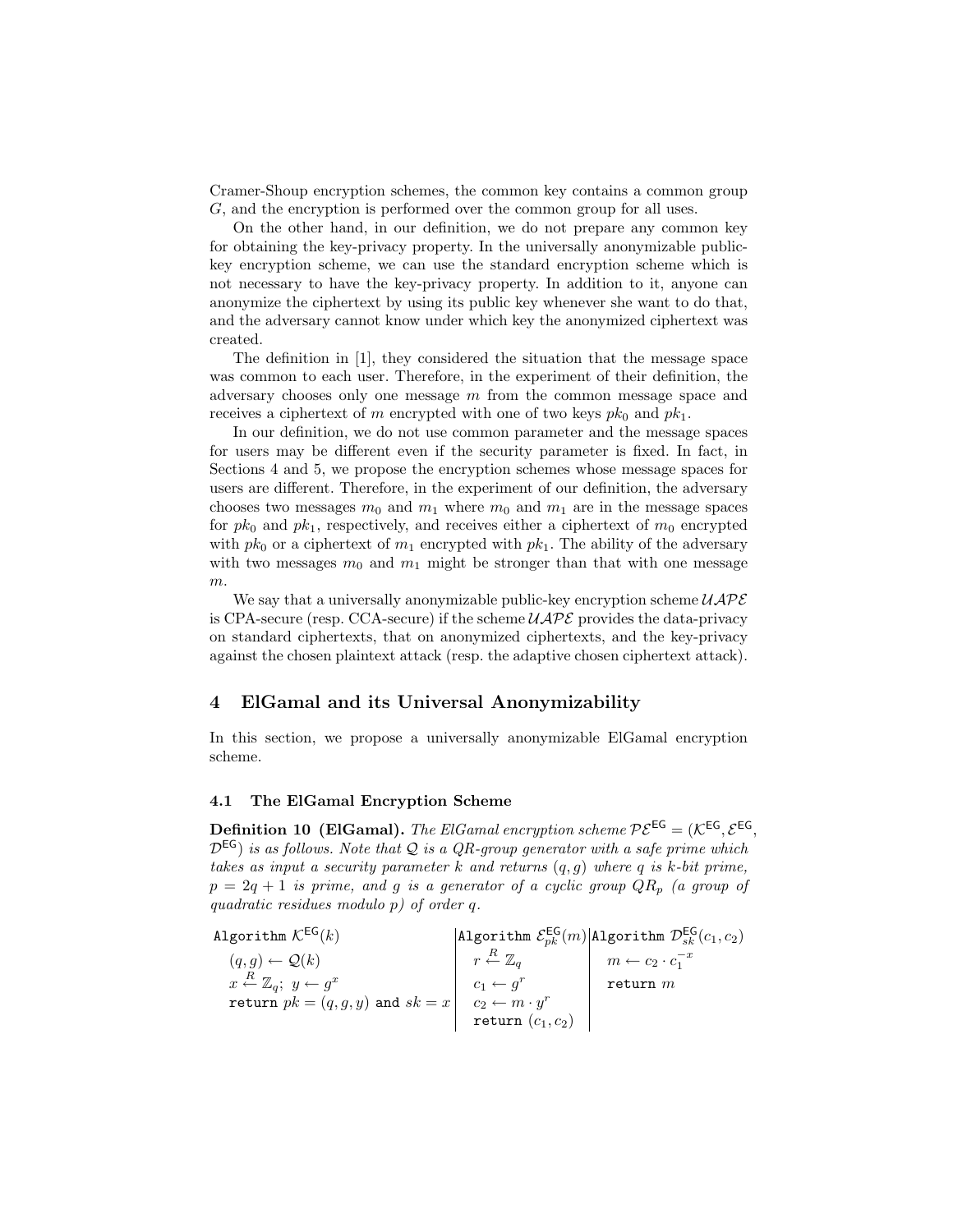The ElGamal encryption scheme is secure in the sense of IND-CPA if the DDH problem for  $Q$  is hard.

#### 4.2 Universal Anonymizability of the ElGamal Encryption Scheme

We now consider the situation that there exists no common key, and in the above definition of the ElGamal encryption scheme, each user chooses an arbitrary prime q where  $|q| = k$  and  $p = 2q + 1$  is also prime, and uses a group of quadratic residues modulo p. Therefore, each user  $U_i$  uses a different groups  $G_i$ for her encryption scheme and if she publishes the ciphertext directly (without anonymization) then the scheme does not provide the key-privacy. In fact, the adversary simply checks whether the ciphertext  $y$  is in the group  $G_i$ , and if  $y \notin G_i$  then y was not encrypted by  $U_i$ . To anonymize the standard ciphertext of the ElGamal encryption scheme, we consider the following strategy in the anonymizing algorithm.

- 1. Compute a ciphertext  $c$  over each user's prime-order group.
- 2. Encode c to an element  $\bar{c} \in \mathbb{Z}_q$  (the encoding function).
- 3. Expand  $\bar{c}$  to the common domain (the expanding technique).

We describe the encoding function and the expanding technique.

The Encoding Function Generally speaking, it is not easy to encode the elements of a prime-order group of order q to those of  $\mathbb{Z}_q$ . We employ the idea described in [5] by Cramer and Shoup. We can encode the elements of  $QR_p$ where  $p = 2q + 1$  and p, q are prime to those of  $\mathbb{Z}_q$ .

Let p be safe prime (i.e.  $q = (p-1)/2$  is also prime) and  $QR_p \subset \mathbb{Z}_p^*$  a group of quadratic residues modulo p. Then we have  $|QR_p| = q$  and  $QR_p =$  ${1}^2 \bmod p$ ,  $2^2 \bmod p$ ,  $\cdots$ ,  $q^2 \bmod p$ . It is easy to see that  $QR_p$  is a cyclic group of order q, and each  $g \in QR_p \backslash \{1\}$  is a generator of  $QR_p$ .

We now define a function  $F_q:QR_p \to \mathbb{Z}_q$  as

$$
F_q(x) = \min\left\{\pm x^{\frac{p-1}{4}} \bmod p\right\}.
$$

Noticing that  $\pm x^{\frac{p-1}{4}}$  mod p are the square roots of x modulo p, the function  $F_q$  is bijective and we have  $F_q^{-1}(y) = y^2 \mod p$ . We call the function  $F_q$  and encoding function. We also define a t-encoding function  $\bar{F}_{q,t} : (QR_p)^t \to (\mathbb{Z}_q)^t$ .  $\overline{F}_{q,t}$  takes as input  $(x_1, \dots, x_t) \in (QR_p)^t$  and returns  $(y_1, \dots, y_t) \in (\mathbb{Z}_q)^t$  where  $y_i = F_q(x_i)$  for each  $i \in \{1, \dots, t\}$ . It is easy to see that  $\overline{F}_{q,t}$  is bijective and we can define  $\overline{F}_{q,t}^{-1}$ .

The Expanding Technique This technique was proposed by Desmedt [6]. In [8], Galbraith and Mao used this technique for the undeniable signature scheme. In [13], Rivest, Shamir, and Tauman also used this technique for the ring signature scheme.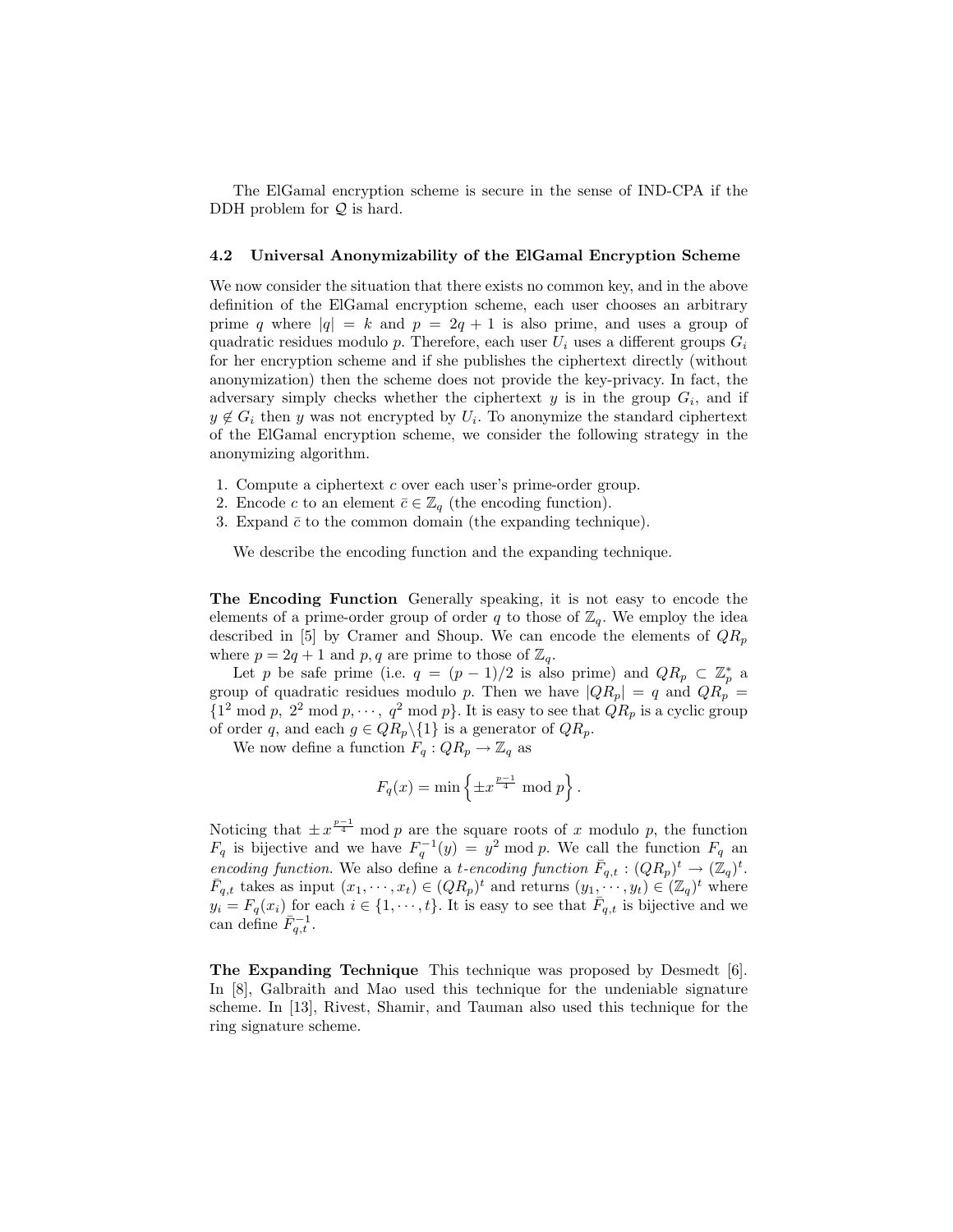In the expanding technique, we expand  $\bar{c} \in \mathbb{Z}_q$  to the common domain  $\{0,1\}^{k+k_b}$ . In particular, we choose  $t \stackrel{R}{\leftarrow} \{0,1,2,\cdots,\lfloor(2^{k+k_b}-\bar{c})/q\rfloor\}$  and set  $c' \leftarrow \bar{c} + tq.$ 

Then, for any q where  $|q| = k$ , if  $\bar{c}$  is uniformly chosen from  $\mathbb{Z}_q$ , then the statistical distance between the distribution of the output  $c'$  by the expanding technique and the uniform distribution over  $\{0,1\}^{k+k_b}$  is less than  $1/2^{k_b-1}$ . In the following, we set  $k_b = 160$ .

Our Scheme We now propose our universally anonymizable ElGamal encryption scheme. Our scheme provides the key-privacy against the chosen plaintext attack even if each user chooses an arbitrary prime q where  $|q| = k$  and  $p = 2q+1$ is also prime, and uses a group of quadratic residues modulo p.

**Definition 11.** Our universally anonymizable ElGamal encryption scheme  $\mathcal{UAPE}^{\mathsf{EG}}$  $= ((\mathcal{K}^{EG}, \mathcal{E}^{EG}, \mathcal{D}^{EG}), \mathcal{U} \mathcal{A}^{EG}, \mathcal{D} \mathcal{A}^{EG})$  consists of the ElGamal encryption scheme  $P\mathcal{E}^{\text{EG}} = (\mathcal{K}^{\text{EG}}, \mathcal{E}^{\text{EG}}, \mathcal{D}^{\text{EG}})$  and two algorithms described as follows.

Algorithm 
$$
\begin{array}{l}\n\mathcal{U}\mathcal{A}_{pk}^{\text{EG}}(c_1, c_2) \\
(\bar{c}_1, \bar{c}_2) \leftarrow \bar{F}_{q,2}(c_1, c_2) \\
t_1 \xleftarrow{R} \{0, 1, 2, \cdots, \lfloor (2^{k+160} - \bar{c}_1)/q \rfloor \} \right] \\
t_2 \xleftarrow{R} \{0, 1, 2, \cdots, \lfloor (2^{k+160} - \bar{c}_2)/q \rfloor \} \end{array}\n\begin{array}{l}\n\text{Algorithm } \mathcal{D}\mathcal{A}_{sk}^{\text{EG}}(c'_1, c'_2) \\
\bar{c}_1 \leftarrow c'_1 \bmod q; \ \bar{c}_2 \leftarrow c'_2 \bmod q \\
(c_1, c_2) \leftarrow \bar{F}_{q,2}^{-1}(\bar{c}_1, \bar{c}_2) \\
c'_1 \leftarrow \bar{c}_1 + t_1 q; \ c'_2 \leftarrow \bar{c}_2 + t_2 q \\
\text{return } (c'_1, c'_2)\n\end{array}
$$
 return  $m$ 

## 4.3 Security

In this section, we prove that our universally anonymizable ElGamal encryption scheme  $UAP\mathcal{E}^{\text{EG}}$  is CPA-secure assuming that the DDH problem for  $\mathcal{Q}$  is hard.

We can easily see that our scheme provides the data-privacy on standard ciphertexts against the chosen plaintext attack if the DDH problem for Q is hard. More precisely, we can prove that if there exists a CPA-adversary attacking the data-privacy on standard ciphertexts of our scheme with advantage  $\epsilon$ , then there exists a CPA-adversary attacking the indistinguishability of the ElGamal encryption scheme with the same advantage  $\epsilon$ .

Note that this implies our scheme provides the data-privacy on anonymized ciphertexts against the chosen plaintext attack if the DDH problem for Q is hard.

We now prove our scheme provides the key-privacy against the chosen plaintext attack. To prove this, we use the idea of Halevi [9].

**Lemma 1 (Halevi [9]).** Let  $\mathcal{PE} = (\mathcal{K}, \mathcal{E}, \mathcal{D})$  be a (standard) encryption scheme that is CCA secure (resp. CPA secure) for the indistinguishability (data-privacy). Then a sufficient condition for  $\mathcal{PE}$  to be also CCA secure (resp. CPA secure) for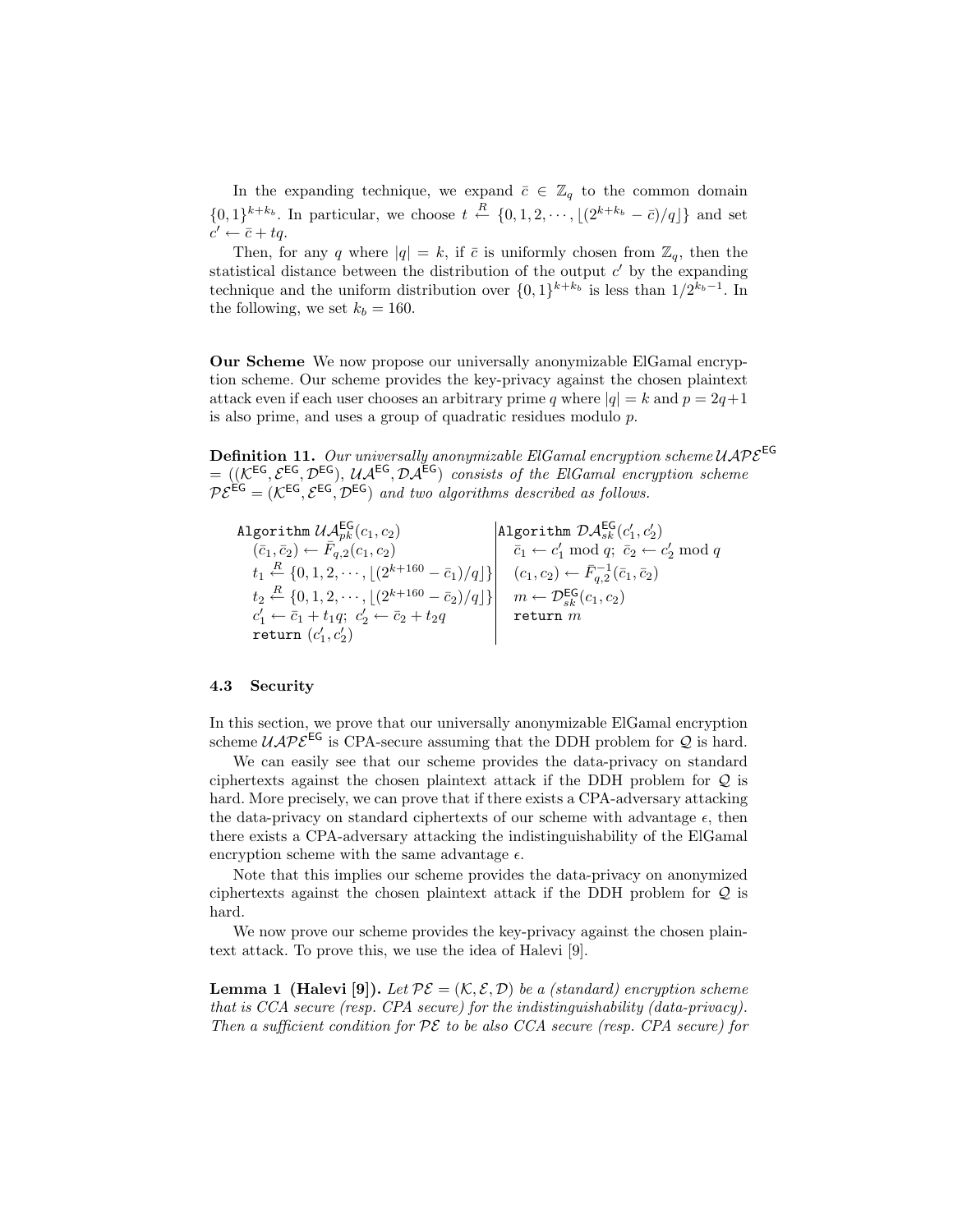the key-privacy (defined by Bellare, Boldyreva, Desai, and Pointcheval) if the statistical distance between the two distributions

$$
D_0 = \{ (pk_0, pk_1, \mathcal{E}_{pk_0}(m)) : (pk_0, sk_0), (pk_1, sk_1) \leftarrow \mathcal{K}(k); \ m \stackrel{R}{\leftarrow} \mathcal{M}(pk_0) \}
$$
  

$$
D_1 = \{ (pk_0, pk_1, \mathcal{E}_{pk_1}(m)) : (pk_0, sk_0), (pk_1, sk_1) \leftarrow \mathcal{K}(k); \ m \stackrel{R}{\leftarrow} \mathcal{M}(pk_1) \}
$$

is negligible.

This lemma shows the relation between the indistinguishability and the keyprivacy for standard encryption scheme. We can apply this lemma to our universally anonymizable encryption scheme. That is, if the universally anonymizable encryption scheme  $UATE = ((K, \mathcal{E}, \mathcal{D}), \mathcal{U}\mathcal{A}, \mathcal{D}\mathcal{A})$  provides the data-privacy on anonymized ciphertexts against CCA (resp. CPA) and the statistical distance between the two distributions

$$
D'_0 = \{ (pk_0, pk_1, UA_{pk_0}(\mathcal{E}_{pk_0}(m))) : (pk_0, sk_0), (pk_1, sk_1) \leftarrow \mathcal{K}(k); m \stackrel{R}{\leftarrow} \mathcal{M}(pk_0) \}
$$
  

$$
D'_1 = \{ (pk_0, pk_1, UA_{pk_1}(\mathcal{E}_{pk_1}(m))) : (pk_0, sk_0), (pk_1, sk_1) \leftarrow \mathcal{K}(k); m \stackrel{R}{\leftarrow} \mathcal{M}(pk_1) \}
$$

is negligible, then  $UAP\mathcal{E}$  provides the key-privacy against CCA (resp. CPA).

By using this, in order to prove that our scheme provides the key-privacy against the chosen plaintext attack, all we have to do is to see that the two distributions  $D'_0$  and  $D'_1$  derived by our scheme satisfy the property defined above. It is easy to see that the statistical distance between  $D'_0$  and  $D'_1$  is less than  $2 \times (1/2^{159})^2$ .

In conclusion, our universally anonymizable ElGamal encryption scheme is CPA-secure assuming that the DDH problem for  $\mathcal{Q}$  is hard.

# 5 Cramer-Shoup and its Universal Anonymizability

In this section, we propose a universally anonymizable Cramer-Shoup encryption scheme.

### 5.1 The Cramer-Shoup Encryption Scheme

**Definition 12 (Cramer-Shoup).** The Cramer-Shoup encryption scheme  $\mathcal{PE}^{\text{CS}}$  =  $(\mathcal{K}^{CS}, \mathcal{E}^{CS}, \mathcal{D}^{CS})$  is defined as follows. Let  $\mathcal{H} = (\mathcal{GH}, \mathcal{EH})$  be a family of hash functions. Note that  $Q$  is a QR-group generator with a safe prime.

Algorithm  $\mathcal{K}^{\textsf{CS}}(k)$  Algorithm  $\mathcal{E}^{\textsf{CS}}_{pk}(m)$  |Algorithm  $\mathcal{D}^{\textsf{CS}}_{sk}(u_1,u_2,e,v)$ (q, g) ← Q(k); K ← GH(k) r <sup>R</sup>← Z<sup>q</sup> α ← EHK(u1, u2, e) g<sup>1</sup> ← g; g<sup>2</sup> <sup>R</sup>← QR<sup>p</sup> u<sup>1</sup> ← g r 1 ; u<sup>2</sup> ← g r <sup>2</sup> if (u x1+y1α <sup>1</sup> u x2+y2α <sup>2</sup> = v)  $\left\{ \begin{array}{l} x_1,x_2,y_1,y_2,z \stackrel{R}{\leftarrow} \mathbb{Z}_q \ c \leftarrow g_1^{y_1}g_2^{y_2} \end{array} \right. \quad \left. \left| \begin{array}{l} e \leftarrow h^r m \ \alpha \leftarrow \mathcal{E} \mathcal{H}_K(u_1,u_2,e) \end{array} \right| \begin{array}{l} \text{ then } m \leftarrow e/u_1^x \ c \leftarrow g_1^{y_1}g_2^{y_2} \end{array} \right. \right. \right\}$  $h \leftarrow g_1^z$   $v \leftarrow c^r d^{r\alpha}$  return m  $pk \leftarrow (q, g_1, g_2, c, d, h, K) \quad | \quad \texttt{return } (u_1, u_2, e, v)$  $sk \leftarrow (x_1, x_2, y_1, y_2, z)$ return  $(pk, sk)$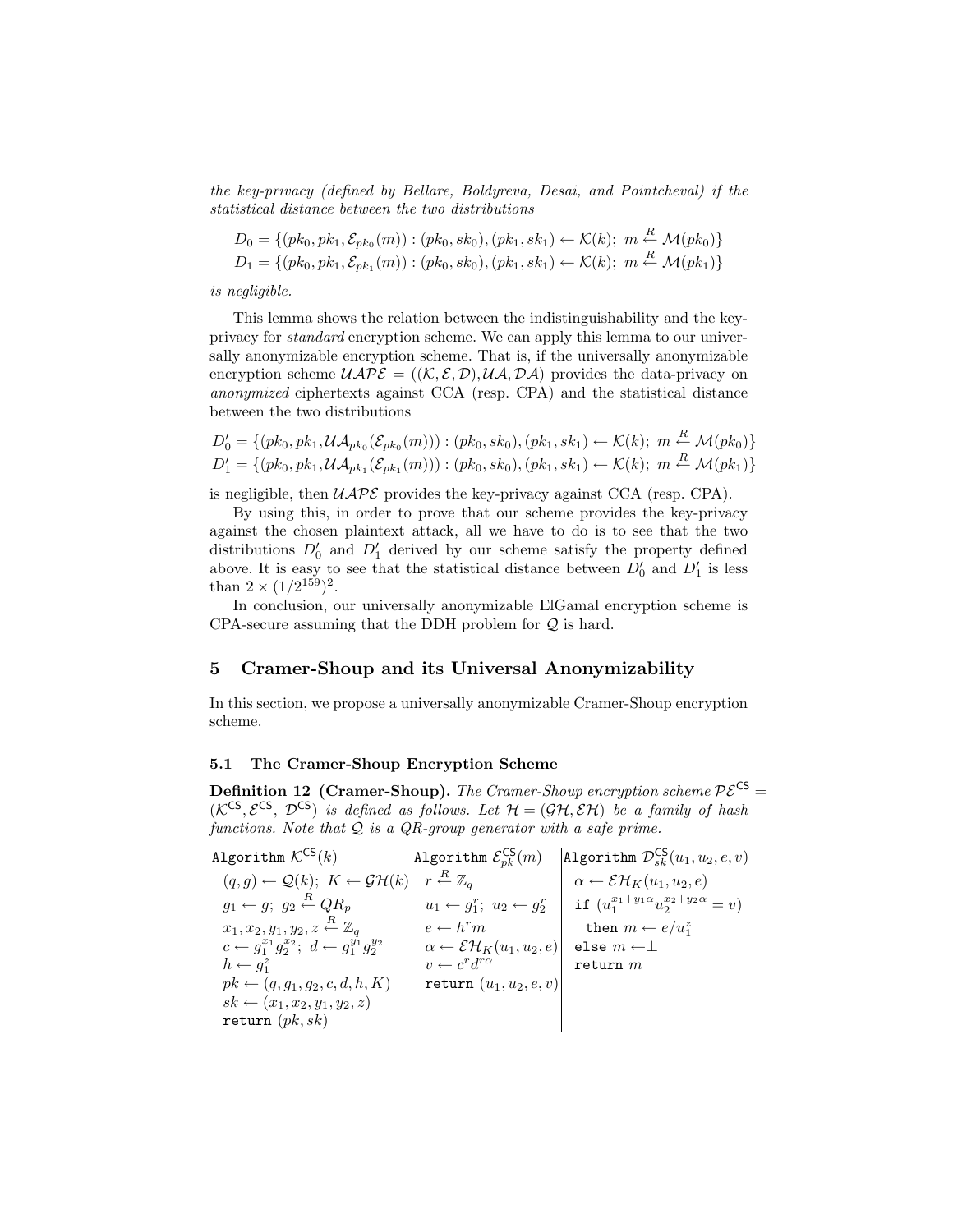Cramer and Shoup [5] proved that the Cramer-Shoup encryption scheme is secure in the sense of IND-CCA2 assuming that  $H$  is universal one-way and the DDH problem for  $Q$  is hard. Lucks [12] recently proposed a variant of the Cramer-Shoup encryption scheme for groups of unknown order. This scheme is secure in the sense of IND-CCA2 assuming that the family of hash functions in the scheme is universal one-way, and both the Decisional Diffie-Hellman problem in  $QR_N$  (a set of quadratic residues modulo N) and factoring N are hard.

## 5.2 Universal Anonymizability of the Cramer-Shoup Encryption Scheme

We propose our universally anonymizable Cramer-Shoup encryption scheme. Our scheme provides the key-privacy against the adaptive chosen ciphertext attack even if each user chooses an arbitrary prime q where  $|q| = k$  and  $p = 2q + 1$  is also prime, and uses a group of quadratic residues modulo p.

Note that in our scheme we employ the encoding function and the expanding technique appeared in Section 4.

Definition 13. Our universally anonymizable Cramer-Shoup encryption scheme  $UAP{\cal E}^{\text{CS}} = (({\cal K}^{\text{CS}}, {\cal E}^{\text{CS}}, {\cal D}^{\text{CS}}), \tilde{U} {\cal A}^{\text{CS}}, {\cal D} {\cal A}^{\text{CS}})$  consists of the Cramer-Shoup encryption scheme  $P\mathcal{E}^{CS} = (\mathcal{K}^{CS}, \mathcal{E}^{CS}, \mathcal{D}^{CS})$  and two algorithms described as follows.

Algorithm UACS pk(u1, u2, e, v) Algorithm DACS sk (u 0 1 , u<sup>0</sup> 2 , e<sup>0</sup> , v<sup>0</sup> )  $(\bar{u}_1, \bar{u}_2, \bar{e}, \bar{v}) \leftarrow \overline{F}_{q,4}(u_1, u_2, e, v)$   $\bar{u}_1 \leftarrow u'_1 \bmod q; \bar{u}_2 \leftarrow u'_2 \bmod q$  $t_1 \stackrel{R}{\leftarrow} \{0, 1, 2, \cdots, \lfloor (2^{k+160} - \bar{u}_1)/q \rfloor \} \mid \bar{e} \leftarrow e' \bmod q; \ \bar{v} \leftarrow v' \bmod q$  $t_2 \stackrel{R}{\leftarrow} \{0, 1, 2, \cdots, \lfloor (2^{k+160} - \bar{u}_2)/q \rfloor \} \quad (u_1, u_2, e, v) \leftarrow \bar{F}_{q, 4}^{-1}(\bar{u}_1, \bar{u}_2, \bar{e}, \bar{v})$  $t_3 \stackrel{R}{\leftarrow} \{0, 1, 2, \cdots, \lfloor (2^{k+160} - \bar{e})/q \rfloor \} \mid m \leftarrow \mathcal{D}_{sk}^{\mathsf{CS}}(u_1, u_2, e, v)$  $t_4 \stackrel{R}{\leftarrow} \{0,1,2,\cdots, \lfloor(2^{k+160}-\bar{v})/q\rfloor\}$  return  $m$  $u'_1 \leftarrow \bar{u}_1 + t_1 q; \ u'_2 \leftarrow \bar{u}_2 + t_2 q$  $e' \leftarrow \bar{e} + t_3 q; \ v' \leftarrow \bar{v} + t_4 q$ return  $(u'_1, u'_2, e', v')$ 

#### 5.3 Security

In this section, we prove that our universally anonymizable Cramer-Shoup encryption scheme  $\mathcal{UAPE}^{\text{EG}}$  is CCA-secure assuming that the DDH problem for  $\mathcal{Q}$  is hard and  $\mathcal{H}$  is universal one-way.

We can prove that our scheme provides the data-privacy on standard ciphertexts against the adaptive chosen ciphertext attack if the DDH problem for Q is hard and  $H$  is universal one-way. More precisely, we can prove that if there exists a CCA-adversary A attacking the data-privacy on standard ciphertexts of our scheme with advantage  $\epsilon$ , then there exists a CCA2-adversary B attacking the indistinguishability of the Cramer-Shoup encryption scheme with the same advantage  $\epsilon$ . In the reduction of the proof, we have to simulate the decryption oracles for anonymized ciphertexts for A. If A makes a query  $\mathbf{c}' = (u'_1, u'_2, e', v')$  to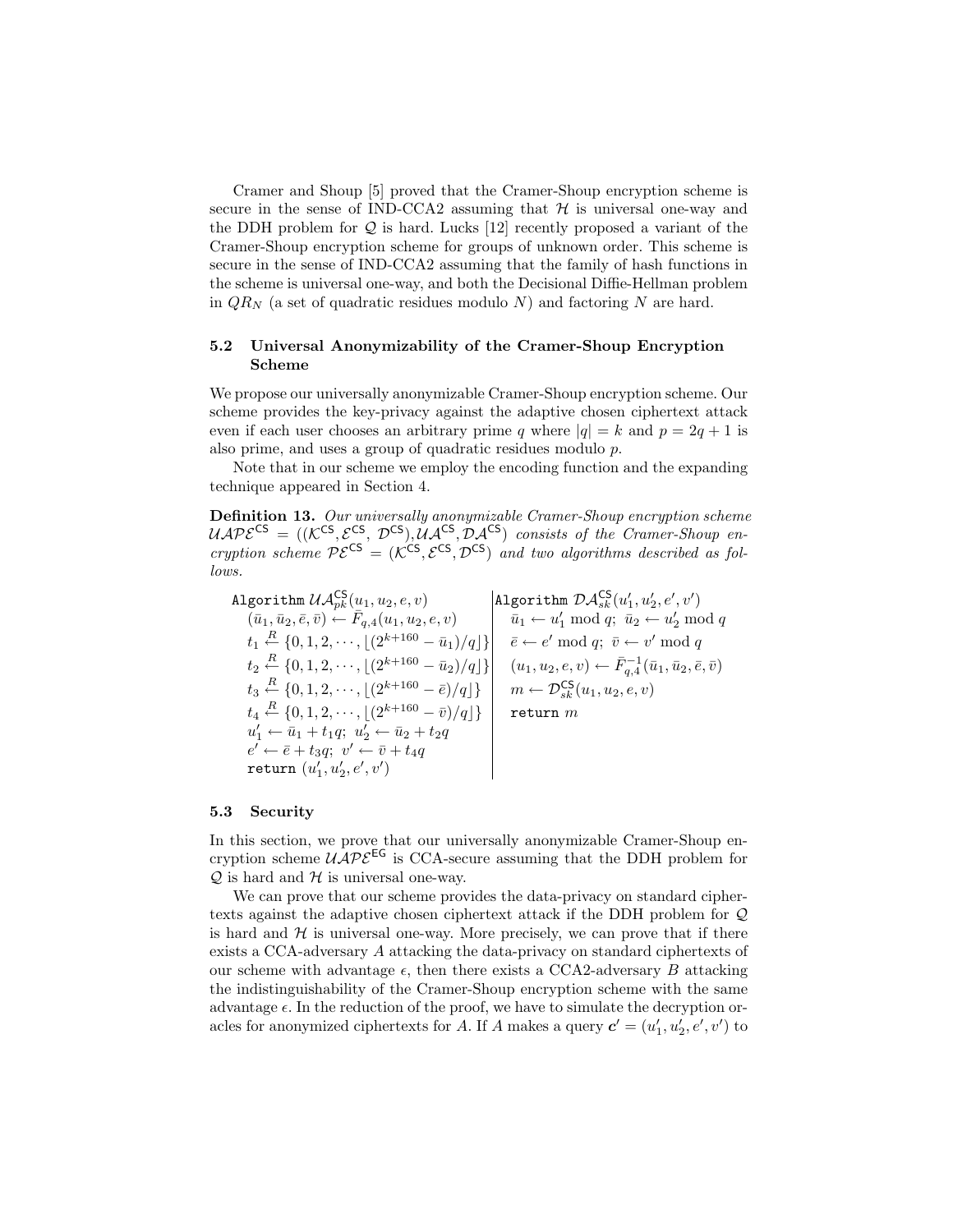$\mathcal{D}\mathcal{A}_{sk_0}(\cdot)$ , we simply compute  $\boldsymbol{c} = (u'_1 \bmod q_0, u'_2 \bmod q_0, e' \bmod q_0, v' \bmod q_0)$ and decrypt  $c$  by using the decryption algorithm  $\mathcal{D}_{sk_0}(\cdot)$  for standard ciphertexts for B. We can simulate  $\mathcal{DA}_{sk_1}(\cdot)$  in a similar way.

In order to prove that our scheme provides the key-privacy and the dataprivacy on anonymized ciphertexts against the adaptive chosen ciphertext attack, we need restriction as follows.

We define the set of ciphertexts  $EC_{CS}((u'_1, u'_2, e', v'), pk)$  called "equivalence" class" as

$$
EC_{\mathsf{CS}}((u'_1, u'_2, e', v'), pk) = \{(\check{u}_1, \check{u}_2, \check{e}, \check{v}) \in (\{0, 1\}^{k+160})^4 | \check{u}_1 = u'_1 \pmod{q} \land \check{u}_2 = u'_2 \pmod{q} \land \check{e} = e' \pmod{q} \land \check{v} = v' \pmod{q}\}.
$$

If  $c' = (u'_1, u'_2, e', v') \in (\{0, 1\}^{k+160})^4$  is an anonymized ciphertext of m under  $pk = (q, g_1, g_2, c, d, h, K)$  then any element  $\check{c} = (\check{u}_1, \check{u}_2, \check{e}, \check{v}) \in EC_{\textsf{CS}}(c', pk)$  is also an anonymized ciphertext of m under  $pk$ . Therefore, when  $c'$  is a challenge anonymized ciphertext, the adversary can ask an anonymized ciphertext  $\check{c} \in$  $EC_{\text{CS}}(c',pk_0)$  to the decryption oracle  $\mathcal{DA}_{sk_0}^{\text{CS}}$  for anonymized ciphertexts, and if the answer of  $\mathcal{DA}^{\text{CS}}_{sk_0}$  is  $m_0$  then the adversary knows that  $c'$  is encrypted by  $pk_0$  and the plaintext of  $c'$  is  $m_0$ .

Furthermore, the adversary can ask  $(u'_1 \mod q_0, u'_2 \mod q_0, e' \mod q_0, v' \mod q_0)$  $q_0$ ) to the decryption oracle  $\mathcal{D}^{\textsf{CS}}_{sk_0}$  for standard ciphertexts. If the answer of  $\mathcal{D}^{\textsf{CS}}_{sk_0}$ is  $m_0$ , then the adversary knows that c' is encrypted by  $pk_0$  and the plaintext of  $c'$  is  $m_0$ .

To prevent these attacks, we add some natural restriction to the adversaries in the definitions of the key-privacy and the data-privacy on anonymized ciphertexts. That is, it is mandated that the adversary never queries either  $\check{c} \in$  $EC_{\text{CS}}(c',pk_0)$  to  $\mathcal{DA}^{\text{CS}}_{sk_0}$  or  $\check{c} \in EC_{\text{CS}}(c',pk_1)$  to  $\mathcal{DA}^{\text{CS}}_{sk_1}$ . It is also mandated that the adversary never queries either  $(u'_1 \bmod q_0, u'_2 \bmod q_0, e' \bmod q_0, v' \bmod q_0)$ to  $\mathcal{D}^{\mathsf{CS}}_{sk_0}$  or  $(u'_1 \bmod q_1, u'_2 \bmod q_1, e' \bmod q_1, v' \bmod q_1)$  to  $\mathcal{D}^{\mathsf{CS}}_{sk_1}$ .

We think these restrictions are natural and reasonable. Actually, in the case of undeniable and confirmer signature schemes, Galbraith and Mao [8] defined the anonymity on undeniable signature schemes with the above restriction. In [11], Hayashi and Tanaka also employed the same restriction in order to prove the anonymity of their encryption scheme. Incidentally, Canetti, Krawczyk, and Nielsen [4] proposed a relaxed notion of CCA security, called Replayable CCA (RCCA). In their security model, the schemes which require restriction such as equivalence class for proving their CCA security satisfy a variant of RCCA, pd-RCCA (publicly-detectable replayable-CCA) secure.

If we add these restrictions then we can prove that our scheme provides the data-privacy on anonymized ciphertexts against the adaptive chosen ciphertext attack if the DDH problem for  $Q$  is hard and  $H$  is universal one-way. More precisely, we can prove that if there exists a CCA-adversary attacking the dataprivacy on anonymized ciphertexts of our scheme with advantage  $\epsilon$ , then there exists a CCA-adversary attacking the data-privacy on standard ciphertexts of our scheme with the same advantage  $\epsilon$ .

We now prove our scheme provides the key-privacy against the adaptive chosen ciphertext attack. If we add the restrictions described above, we can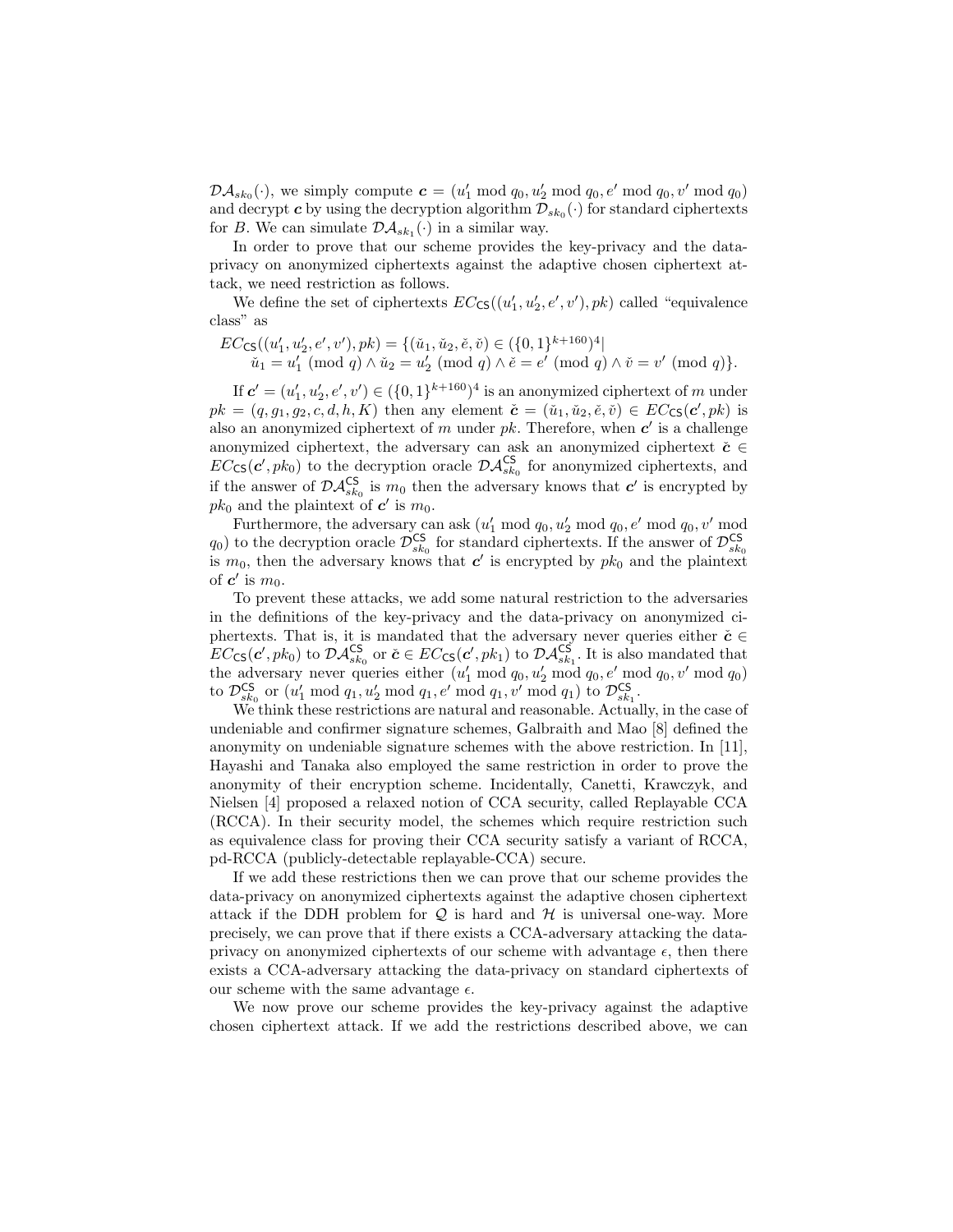prove this in a similar way as that for our universally anonymizable ElGamal encryption scheme. Note that the statistical distance between  $D'_0$  and  $D'_1$  (See Section 4.3.) is less than  $2 \times (1/2^{159})^4$ .

In conclusion, our universally anonymizable Cramer-Shoup encryption scheme is CCA-secure assuming that the DDH problem for  $Q$  is hard and  $H$  is universal one-way.

# 6 RSA-OAEP and its Universal Anonymizability

In this section, we propose a universally anonymizable RSA-OAEP scheme.

#### 6.1 RSA-OAEP

Definition 14 (RSA-OAEP). RSA-OAEP  $P\mathcal{E}^{\text{RO}} = (K^{\text{RO}}, \mathcal{E}^{\text{RO}}, \mathcal{D}^{\text{RO}})$  is as follows. Let k,  $k_0$  and  $k_1$  be security parameters such that  $k_0 + k_1 < k$ . This defines an associated plaintext-length  $n = k - k_0 - k_1$ . The key generation algorithm  $K^{\text{RO}}$  takes as input a security parameter k and runs the key generation algorithm of RSA to get N, e, d. It outputs the public key  $pk = (N, e)$  and the secret key  $sk = d$ . The other algorithms are depicted below. Let  $G: \{0,1\}^{k_0} \rightarrow \{0,1\}^{n+k_1}$ and  $H: \{0,1\}^{n+k_1} \to \{0,1\}^{k_0}$  be hash functions. Note that  $[x]^{\ell}$  denotes the  $\ell$ most significant bits of x, and  $[x]_{\ell'}$  denotes the  $\ell'$  least significant bits of x.

Algorithm  $\mathcal{E}_{pk}^{\mathsf{RO}}(m) = |\texttt{Algorithm}~\mathcal{D}_{sk}^{\mathsf{RO}}(c)|$  $r \stackrel{R}{\leftarrow} \{0,1\}^{k_0}$   $s \leftarrow [c^d \bmod N]^{n+k_1}; t \leftarrow [c^d \bmod N]_{k_0}$  $s \leftarrow (m||0^{k_1}) \oplus G(r)| \quad r \leftarrow t \oplus H(s)$  $t \leftarrow r \oplus H(s) \hspace{1cm} m \leftarrow [s \oplus G(r)]^n; \,\, p \leftarrow [s \oplus G(r)]_{k_1}$  $c \leftarrow (s||t)^e \bmod N \quad | \quad \texttt{if}\,\, (p = 0^{k_1})\,\, z \leftarrow m$  else  $z \leftarrow \perp$ return  $c$  and  $\vert$  return  $z$ 

Fujisaki, Okamoto, Pointcheval, and Stern [7] proved that OAEP with partial one-way permutations is secure in the sense of IND-CCA2 in the random oracle model. They also showed that RSA is one-way if and only if RSA is  $\theta$ -partial one-way for  $\theta > 0.5$ . Thus, RSA-OAEP is secure in the sense of IND-CCA2 in the random oracle model assuming RSA is one-way.

#### 6.2 Universal Anonymizability of RSA-OAEP

A simple observation that seems to be folklore is that if one publishes the ciphertext of the RSA-OAEP scheme directly (without anonymization) then the scheme does not provide the key-privacy. Suppose an adversary knows that the ciphertext c is created under one of two keys  $(N_0, e_0)$  or  $(N_1, e_1)$ , and suppose  $N_0 \leq N_1$ . If  $c \geq N_0$  then the adversary bets it was created under  $(N_1, e_1)$ , else the adversary bets it was created under  $(N_0, e_0)$ . It is not hard to see that this attack has non-negligible advantage.

To anonymize ciphertexts of RSA-OAEP, we do not have to employ the encoding function and we only use the expanding technique.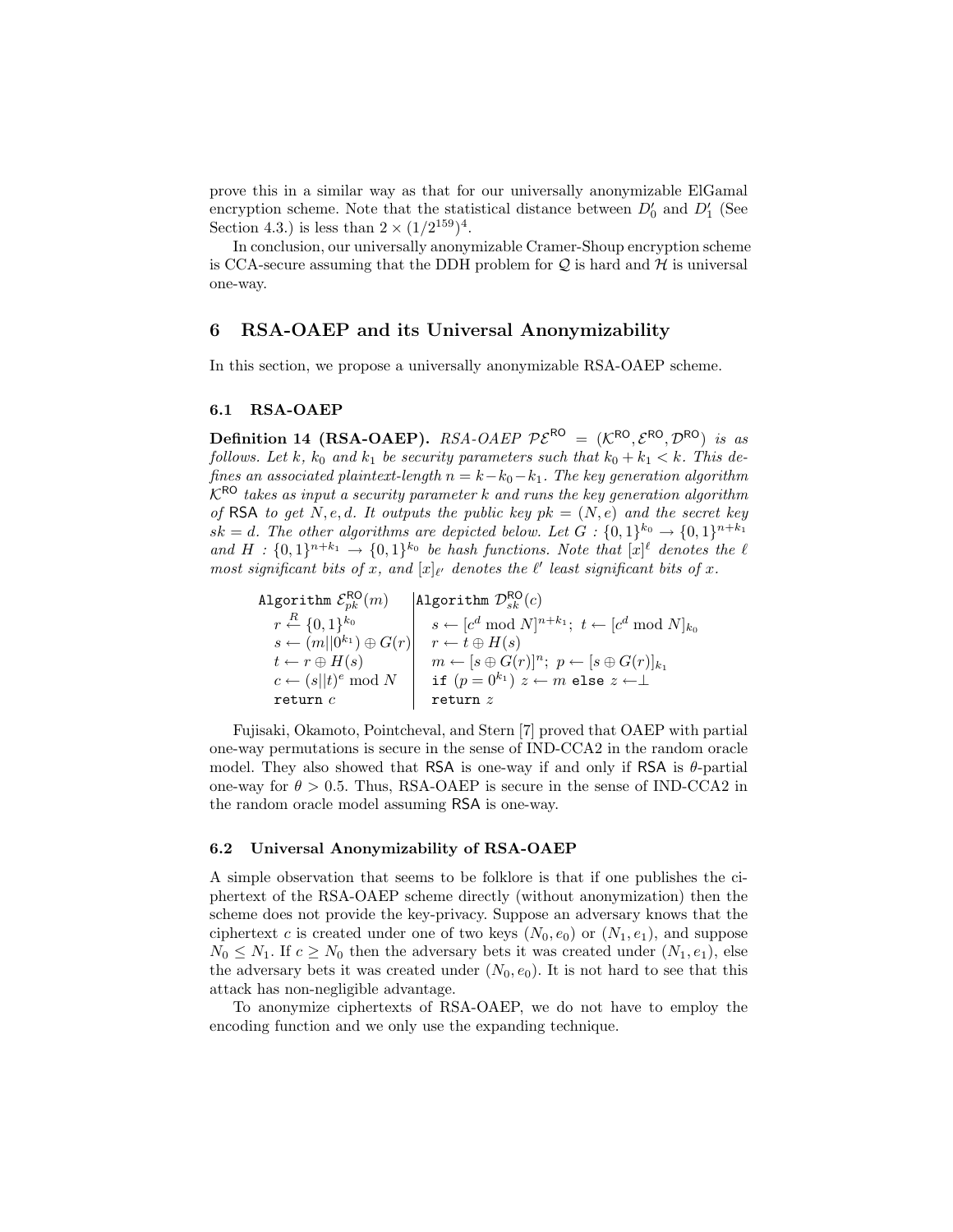**Definition 15.** Our universally anonymizable RSA-OAEP scheme  $\mathcal{UAPE}^{\text{RO}} =$  $((\mathcal{K}^{RO}, \mathcal{E}^{RO}, \mathcal{D}^{RO}), \mathcal{U} \mathcal{A}^{RO}, \mathcal{D} \mathcal{A}^{RO})$  consists of RSA-OAEP  $\mathcal{P} \mathcal{E}^{RO} = (\mathcal{K}^{RO}, \mathcal{E}^{RO}, \mathcal{D}^{RO})$ and two algorithms described as follows.

$$
\begin{array}{c}\n\text{Algorithm } \mathcal{U}\mathcal{A}_{pk}^{\textsf{RO}}(c) \\
\alpha \stackrel{R}{\leftarrow} \{0,1,2,\cdots,\lfloor(2^{k+160}-c)/N\rfloor\} \\
c' \leftarrow c + \alpha N \\
\text{return } c' \\
\text{return } c' \\
\end{array}\n\quad\n\begin{array}{c}\n\text{Algorithm } \mathcal{D}\mathcal{A}_{sk}^{\textsf{RO}}(c') \\
c \leftarrow c' \bmod N \\
z \leftarrow \mathcal{D}_{sk}^{\textsf{RO}}(c) \\
\text{return } z\n\end{array}
$$

#### 6.3 Security

In this section, we prove that our universally anonymizable RSA-OAEP scheme  $UAP\mathcal{E}^{\text{RO}}$  is CCA-secure in the random oracle model assuming RSA is one-way.

We can prove that our scheme provides the data-privacy on standard ciphertexts against the adaptive chosen ciphertext attack in the random oracle model assuming RSA is  $\theta$ -partial one-way for  $\theta > 0.5$ . More precisely, if RSA-OAEP is secure in the sense of IND-CCA2 then our scheme provides the data-privacy on standard ciphertexts against the adaptive chosen ciphertext attack. The proof is similar to that for our universally anonymizable Cramer-Shoup encryption scheme.

In order to prove that our scheme provides the key-privacy and the dataprivacy on anonymized ciphertexts against the adaptive chosen ciphertext attack, we need the restrictions similar to those for our universally anonymizable Cramer-Shoup encryption scheme. We define the equivalence class for our universally anonymizable RSA-OAEP scheme as

$$
EC_{\mathsf{RO}}(c',pk) = \{ \check{c} \in \{0,1\}^{k+160} | \check{c} = c' \pmod{N} \}
$$

where  $pk = (N, e)$  and it is mandated that the adversary never queries either  $\check{c} \in EC_{\mathsf{RO}}(c',pk_0)$  to  $\mathcal{DA}_{sk_0}^{\mathsf{RO}}$  or  $\check{c} \in EC_{\mathsf{RO}}(c',pk_1)$  to  $\mathcal{DA}_{sk_1}^{\mathsf{RO}}$ . It is also mandated that the adversary never queries either c' mod  $N_0$  to  $\mathcal{D}_{sk_0}^{\textsf{RO}}$  or c' mod  $N_1$  to  $\mathcal{D}_{sk_1}^{\textsf{RO}}$ .

If we add these restrictions then we can prove that our scheme provides the data-privacy on anonymized ciphertexts against the adaptive chosen ciphertext attack in the random oracle model assuming RSA is  $\theta$ -partial one-way for  $\theta$  > 0.5 in a similar way as that for our universally anonymizable Cramer-Shoup encryption scheme.

Furthermore, if we add the restrictions described above, then we can prove that our scheme provides the key-privacy against the adaptive chosen ciphertext attack in the random oracle model assuming RSA is  $\theta$ -partial one-way for  $\theta > 0.5$ . More precisely, we show the following theorem  $<sup>1</sup>$ .</sup>

Theorem 1. For any adversary A attacking the key-privacy of our scheme under the adaptive chosen ciphertext attack, and making at most  $q_{\text{dec}}$  queries to  $decryption\ oracle\ for\ standard\ ciphertexts,\ q'_{\rm dec}\ queries\ to\ decryption\ oracle\ for$ 

<sup>&</sup>lt;sup>1</sup> Halevi [9] noted that we cannot apply Lemma 1 directly to the schemes analyzed in the random oracle model.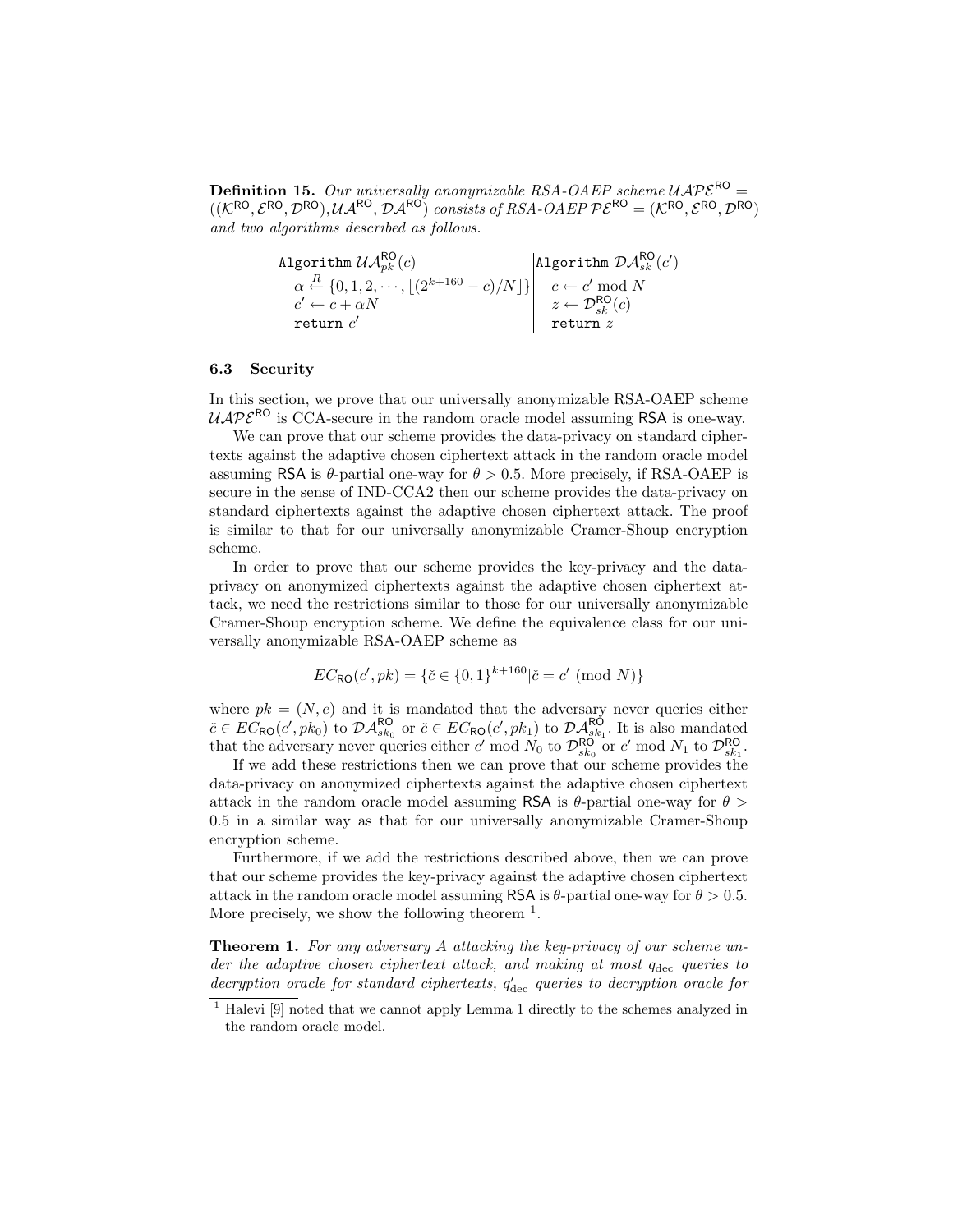anonymized ciphertexts,  $q_{gen}$  G-oracle queries, and  $q_{hash}$  H-oracle queries, there exists a  $\theta$ -partial inverting adversary B for RSA, such that for any  $k, k_0, k_1$ , and  $\theta = \frac{k-k_0}{k},$ 

$$
\begin{aligned} \mathbf{Adv}_{\mathcal{UAPE}^{\text{key-cca}}\!,A}^{\text{key-cca}}(k) &\leq 8q_{\text{hash}} \cdot \big((1-\epsilon_1)\cdot (1-\epsilon_2)\big)^{-1} \cdot \mathbf{Adv}_{\text{RSA},B}^{\theta\text{-pow-frac}}(k) \\ &\qquad \qquad + q_{\text{gen}} \cdot (1-\epsilon_2)^{-1} \cdot 2^{-k+2} \\ e\ \epsilon_1 & = \tfrac{2}{2^{k/2-3}-1} + \tfrac{1}{2^{159}},\ \epsilon_2 = \tfrac{2q_{\text{gen}}+q_{\text{dec}}+q_{\text{dec}}'+2q_{\text{gen}}(q_{\text{dec}}+q_{\text{dec}}')}{2^{k_0}} + \tfrac{2(q_{\text{dec}}+q_{\text{dec}}')}{2^{k_1}} + \tfrac{2(q_{\text{dec}}+q_{\text{dec}}')}{2^{k_1}} \end{aligned}
$$

 $\frac{2q_{\text{hash}}}{2^{k-k_0}}$ , and the running time of B is that of A plus  $q_{\text{gen}} \cdot q_{\text{hash}} \cdot O(k^3)$ .

In conclusion, since RSA is θ-partial one-way if and only if RSA is one-way for  $\theta > 0.5$ , our universally anonymizable RSA-OAEP scheme is CCA-secure in the random oracle model assuming RSA is one-way.

#### 6.4 Proof of Theorem 1

 $where$ 

The proof is similar to that for RSA-RAEP. We construct the partial inverting algorithm  $M$  for the RSA function using a CCA-adversary  $A$  attacking the keyprivacy of our encryption scheme. We describe the partial inverting algorithm M for RSA using a CCA-adversary A attacking the anonymity of our encryption scheme. M is given  $pk = (N, e, k)$  and a point  $y \in \mathbb{Z}_N^*$  where  $|y| = k = n + k_0 + k_1$ . Let  $sk = (N, d, k)$  be the corresponding secret key. The algorithm is trying to find the  $n + k_1$  most significant bits of the e-th root of y modulo N.

- 1) M picks  $\mu \stackrel{R}{\leftarrow} \{0, 1, 2, \ldots, \lfloor (2^{k+160} y)/N \rfloor \}$  and sets  $Y \leftarrow y + \mu N$ .
- 2)  $M$  runs the key generation algorithm of RSA with security parameter  $k$  to obtain  $pk' = (N', e', k)$  and  $sk' = (N', d', k)$ . Then it picks a bit  $b \stackrel{R}{\leftarrow} \{0, 1\}$ , and sets  $pk_b \leftarrow (N, e)$  and  $pk_{1-b} \leftarrow (N', e')$ . If the above y does not satisfy  $y \in (\mathbb{Z}_{N_0}^* \cap \mathbb{Z}_{N_1}^*)$  then M outputs Fail and halts; else it continues.
- 3) M initializes four lists, called G-list,  $H$ -list,  $Y_0$ -list, and  $Y_1$ -list to empty. It then runs A as follows. Note that M simulates A's oracles  $G, H, \mathcal{D}_{sk_0}$ , and  $\mathcal{D}_{sk_1}$  as described below.
	- 3-1) M runs  $A_1(pk_0, pk_1)$  and gets  $(m_0, m_1, \mathsf{s})$  which is the output of  $A_1$ .
	- 3-2) M runs  $A_2(Y, \mathsf{s})$  and gets a bit  $d \in \{0, 1\}$  which is the output of  $A_2$ .
- 4) M chooses a random element on the H-list and outputs it as its guess for the  $n + k_1$  most significant bits of the e-th root of y modulo N.
- M simulates A's oracles G, H,  $\mathcal{D}_{sk_0}$ , and  $\mathcal{D}_{sk_1}$  as follows:
- When A makes an oracle query g to G, then for each  $(h, H_h)$  on the Hlist, M builds  $z = h||(g \oplus H_h)$ , and computes  $y_{h,g,0} = z^{e_0} \mod N_0$  and  $y_{h,g,1} = z^{e_1} \mod N_1$ . For  $i \in \{0,1\}$ , M checks whether  $y = y_{h,g,i}$ . If for some h and i such a relation holds, then we have inverted y under  $pk_i$ , and we can still correctly simulate G by answering  $G_g = h \oplus (m_i || 0^{k_1}).$  Otherwise, M outputs a random value  $G_g$  of length  $n + k_1$ . In both cases, M adds  $(g, G_g)$ to the G-list. Then, for all  $h, M$  checks if the  $k_1$  least significant bits of  $h \oplus G_g$  are all 0. If they are, then it adds  $y_{h,g,0}$  and  $y_{h,g,1}$  to the Y<sub>0</sub>-list and the  $Y_1$ -list, respectively.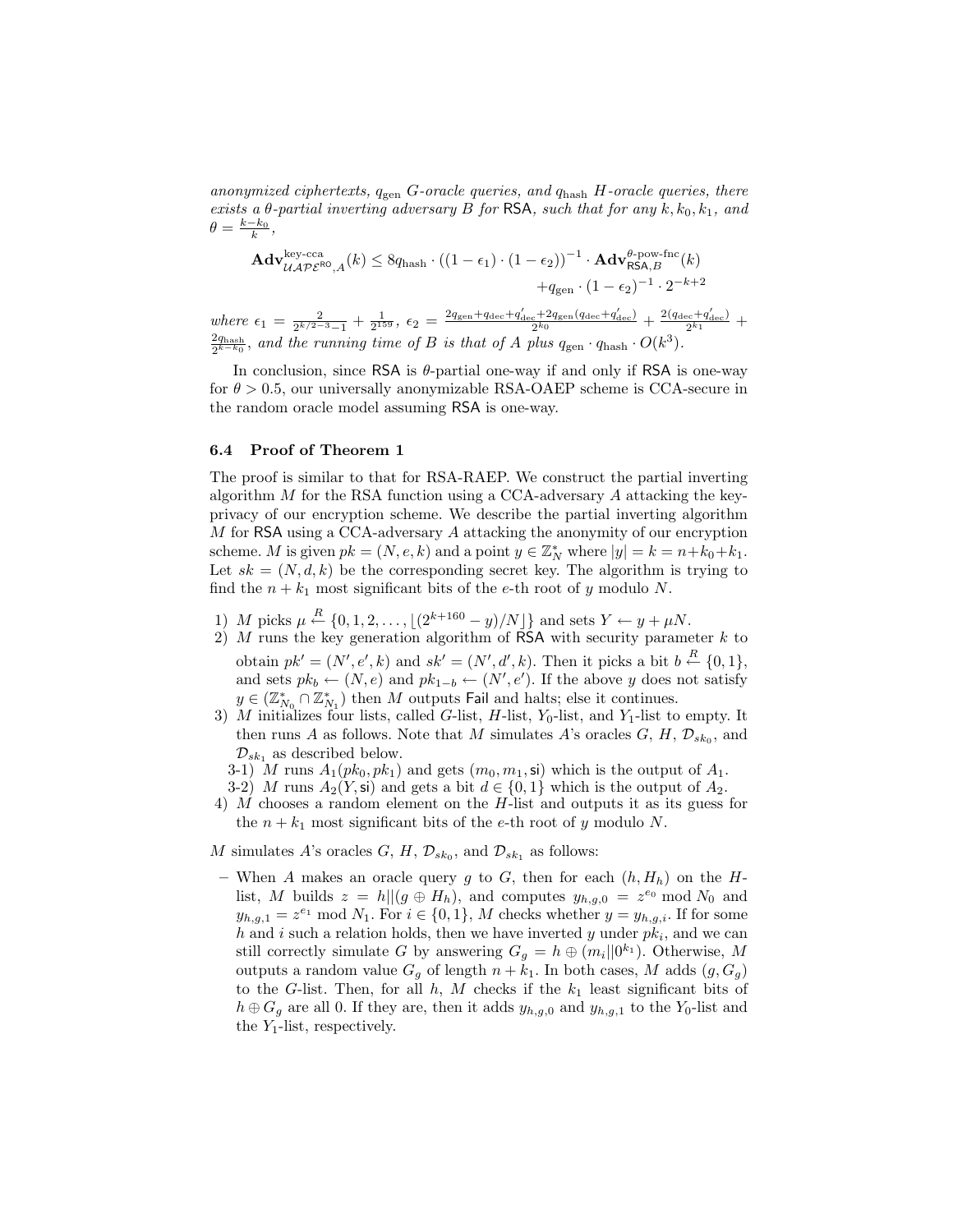- When A makes an oracle query h to  $H, M$  provides A with a random string  $H_h$  of length  $k_0$  and adds  $(h, H_h)$  to the H-list. Then for each  $(g, G_g)$  on the G-list, M builds  $z = h||(g \oplus H_h)$ , and computes  $y_{h,g,0} = z^{e_0} \mod N_0$  and  $y_{h,g,1} = z^{e_1} \mod N_1$ . M checks if the  $k_1$  least significant bits of  $h \oplus G_g$  are all 0. If they are, then it adds  $y_{h,q,0}$  and  $y_{h,q,1}$  to the Y<sub>0</sub>-list and the Y<sub>1</sub>-list, respectively.
- When for  $i \in \{0, 1\}$ , A makes an oracle query  $\hat{y} \in \mathbb{Z}_{N_i}^*$  to  $\mathcal{D}_{sk_i}$ , M checks if there exists some  $y_{h,g,i}$  in the  $Y_i$ -list such that  $\hat{y} = y_{h,g,i}$ . If there is, then it returns the *n* most significant bits of  $h \oplus G_g$  to A. Otherwise it returns  $\perp$ (indicating that  $\hat{y}$  is an invalid ciphertext).
- When for  $i \in \{0,1\}$ , A makes an oracle query  $\hat{Y} \in \{0,1\}^{k+160}$  to  $\mathcal{DA}_{sk_i}$ , M checks if there exists some  $y_{h,g,i}$  in the Y<sub>i</sub>-list such that Y<sup>°</sup> mod  $N_i = y_{h,g,i}$ . If there is, then it returns the *n* most significant bits of  $h \oplus G_g$  to A. Otherwise it returns  $\perp$  (indicating that  $\hat{Y}$  is an invalid anonymized ciphertext).

In order to analyze the advantage of M, we define some events. For  $i \in \{0, 1\}$ , let  $w_i = y^{d_i} \bmod N_i$ ,  $s_i = [w_i]^{n+k_1}$ , and  $t_i = [w_i]_{k_0}$ .

- DSBad denotes the event that
	- A  $\mathcal{D}_{sk_0}$  query is not correctly answered, or
	- A  $\mathcal{D}_{sk_1}$  query is not correctly answered.
- DABad denotes the event that
	- A  $\mathcal{D}\mathcal{A}_{sk_0}$  query is not correctly answered, or
	- A  $\mathcal{D}\mathcal{A}_{sk_1}$  query is not correctly answered.
- $–$  DBad  $=$  DSBad  $\vee$  DABad.
- − YBad denotes the event that  $y \notin (\mathbb{Z}_{N_0}^* \cap \mathbb{Z}_{N_1}^*).$
- AskR denotes the event that  $(r_0, G_{r_0})$  or  $(r_1, G_{r_1})$  is on the G-list at the end of step 3-2.
- $-$  AskS denotes the event that  $(s_0, H_{s_0})$  or  $(s_1, H_{s_1})$  is on the H-list at the end of step 3-2.

We let  $Pr[\cdot]$  denote the probability distribution in the game defining advantage and  $Pr_1[\cdot]$  the probability distribution in the simulated game where  $\neg$ YBad occurs. We can bound  $Pr_1[AskS]$  in a similar way as in the proof of the anonymity for RSA-RAEP [1], and we have

$$
\Pr_1[\mathsf{AskS}] \geq \frac{1}{2} \cdot \Pr_1[\mathsf{AskR} \wedge \mathsf{AskS} | \neg \mathsf{DBad}] \cdot \Pr_1[\neg \mathsf{DBad} | \neg \mathsf{AskS}].
$$

We next bound Pr<sub>1</sub>[AskR ∧ AskS|¬DBad]. Let  $\epsilon = \text{Adv}_{\mathcal{UAPE}^{\text{key-cca}}\mathcal{A}}^{key-cca}(k)$ . The proof of the following lemma is similar to that for RSA-RAEP.

#### Lemma 2.

$$
\Pr\nolimits_1[\mathsf{AskR}\wedge\mathsf{AskS}|\neg\mathsf{DBad}]\geq \frac{\epsilon}{2}\cdot\left(1-2q_{\mathrm{gen}}\cdot 2^{-k_0}-2q_{\mathrm{hash}}\cdot 2^{-n-k_1}\right)-2q_{\mathrm{gen}}\cdot 2^{-k}.
$$

We next bound  $Pr_1[\neg DBad|\neg AskS]$ . It is easy to see that  $Pr_1[\neg DBad|\neg AskS] \le$  $Pr_1[\neg$ DSBad $|\neg$ AskS $]+Pr_1[\neg$ DABad $|\neg$ AskS $]$ , and the proof of the following lemma is similar to that for RSA-RAEP.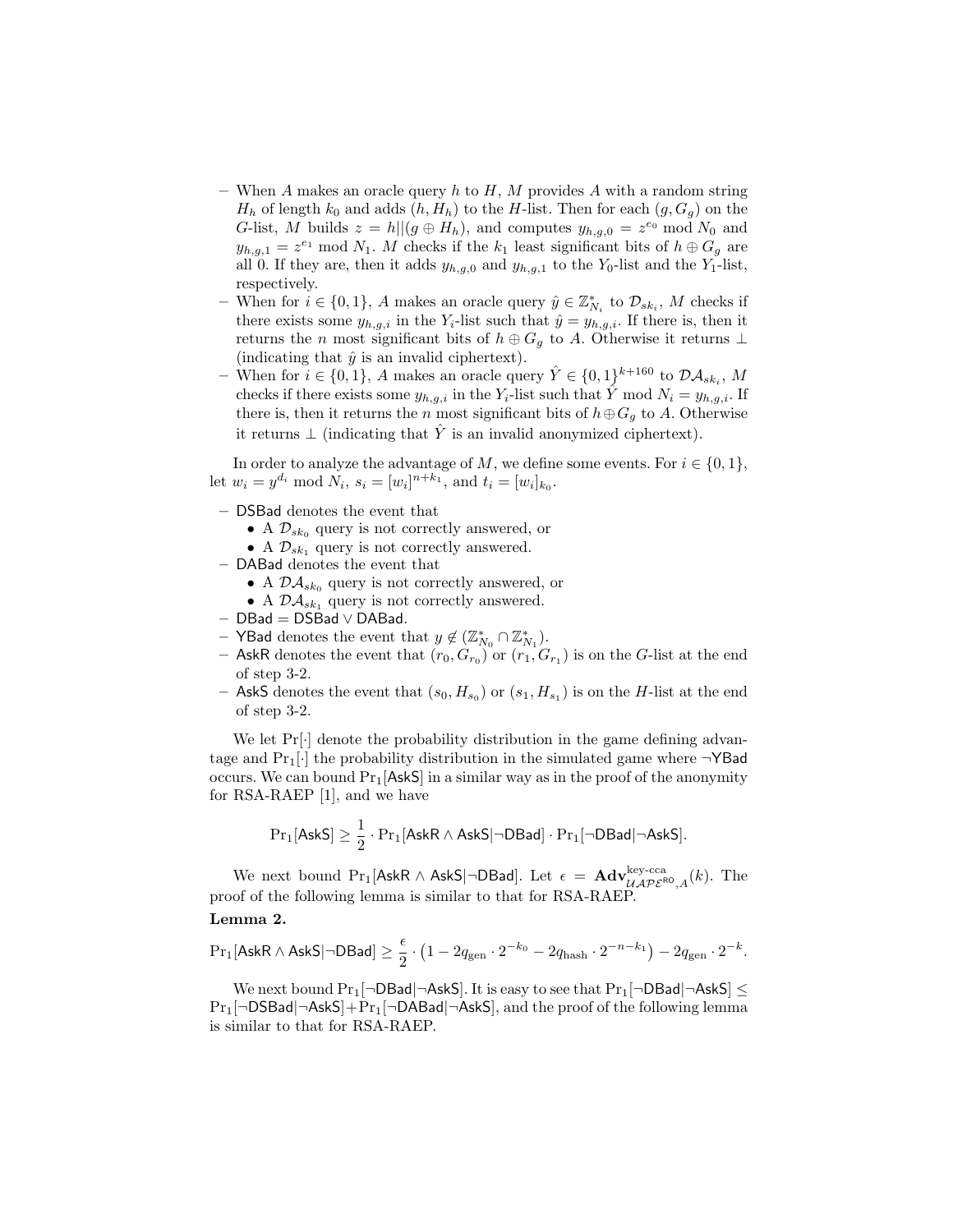Lemma 3.

$$
\Pr_1[\text{DSBad} | \neg \text{AskS}] \leq q_{\text{dec}} \cdot \left(2 \cdot 2^{-k_1} + (2q_{\text{gen}} + 1) \cdot 2^{-k_0}\right),
$$
  
\n
$$
\Pr_1[\text{DABA} | \neg \text{AskS}] \leq q_{\text{dec}}' \cdot \left(2 \cdot 2^{-k_1} + (2q_{\text{gen}} + 1) \cdot 2^{-k_0}\right).
$$

By applying Lemmas 2 and 3, we can bound  $Pr_1[AskS]$  as

$$
\begin{array}{l} \Pr_1[\mathsf{AskS}] \\ \geq \frac{1}{2} \cdot \left( \frac{\epsilon}{2} \cdot \left( 1 - \frac{2q_{\rm gen}}{2^{k_0}} - \frac{2q_{\rm hash}}{2^{n+k_1}} \right) - \frac{2q_{\rm gen}}{2^k} \right) \cdot \left( 1 - (q_{\rm dec} + q'_{\rm dec}) \cdot \left( \frac{2}{2^{k_1}} + \frac{2q_{\rm gen}+1}{2^{k_0}} \right) \right) \\ \geq \frac{\epsilon}{4} \cdot \left( 1 - \frac{2q_{\rm gen} + q_{\rm dec} + q'_{\rm dec} + 2q_{\rm gen}(q_{\rm dec} + q'_{\rm dec})}{2^{k_0}} - \frac{2(q_{\rm dec} + q'_{\rm dec})}{2^{k_1}} - \frac{2q_{\rm hash}}{2^{k-k_0}} \right) - \frac{q_{\rm gen}}{2^k}. \end{array}
$$

We next bound the probability that ¬YBad occurs.

Lemma 4.

$$
\Pr[\mathsf{YBad}] \leq \frac{2}{2^{k/2-3}-1} + \frac{1}{2^{159}}.
$$

*Proof (Lemma 4)*. Let  $N = pq$  and  $N' = p'q'$ . We define a set  $S[N]$  as  $\{\tilde{Y}|\tilde{Y} \in$  $[0, 2^{k+160}) \wedge (\tilde{Y} \mod N) \in \mathbb{Z}_N^*$ . Then, we have

Pr[YBad]  $= Pr[y \stackrel{R}{\leftarrow} \mathbb{Z}_N^*; \mu \stackrel{R}{\leftarrow} \{0, 1, 2, \ldots, \lfloor (2^{k+160} - y)/N \rfloor\}; Y \leftarrow y + \mu N: Y \not\in S[N']]$  $\leq \Pr[Y' \stackrel{R}{\leftarrow} S[N]: Y' \notin S[N'] \, 1 + 1/2^{159}$ 

since the distribution of  $Y'$  is statistical indistinguishable from that of  $Y$ , and the statistically distance is less than  $1/2^{159}$ .

Since  $2^{160} \cdot \phi(N) \leq |S[N]| \leq 2^{k+160}$ , we have

$$
\Pr[Y' \stackrel{R}{\leftarrow} S[N]: \ Y' \not\in S[N'] ] \leq \frac{2^{k+160} - |S[N']|}{|S[N]|} \leq \frac{2^{k+160} - |S[N']|}{2^{160} \cdot \phi(N)}.
$$

Furthermore, we have

$$
2^{k+160} - |S[N']| = |\{Y'|Y' \in [0, 2^{k+160}) \land (Y' \mod N') \notin \mathbb{Z}_{N'}^*\}|
$$
  
\n
$$
\leq |\{Y'|Y' \in [0, 2N' \cdot 2^{160}) \land (Y' \mod N') \notin \mathbb{Z}_{N'}^*\}|
$$
  
\n
$$
= 2^{161} \times |\{Y'|Y' \in [0, N') \land Y' \notin \mathbb{Z}_{N'}^*\}|
$$
  
\n
$$
= 2^{161}(N' - \phi(N')).
$$

Noticing that  $2^{\lceil k/2 \rceil - 1} < p, q, p', q' < 2^{\lceil k/2 \rceil}$  and  $2^{k-1} < N, N' < 2^k$ , we have

$$
\Pr[Y' \stackrel{R}{\leftarrow} S[N] : Y' \not\in S[N']]
$$
  

$$
\leq \frac{2^{161}(N' - \phi(N'))}{2^{160} \cdot \phi(N)} \leq \frac{2(p' + q')}{N - p - q} \leq \frac{2(2^{\lceil k/2 \rceil} + 2^{\lceil k/2 \rceil})}{2^{k - 1} - 2^{\lceil k/2 \rceil} - 2^{\lceil k/2 \rceil}} \leq \frac{2}{2^{k/2 - 3} - 1}
$$

.

Assuming  $\neg$ YBad occurs, we have by the random choice of b and symmetry, that the probability of M outputting s is at least  $\frac{1}{2q_{\text{hash}}} \cdot \Pr_1[\text{AskS}]$ . Thus,

$$
\mathbf{Adv}_{\mathsf{RSA},B}^{\theta\text{-pow-fnc}}(k) \geq (1 - \Pr[\mathsf{YBad}]) \cdot \left(\frac{\Pr_1[\mathsf{AskS}]}{2q_{\text{hash}}}\right).
$$